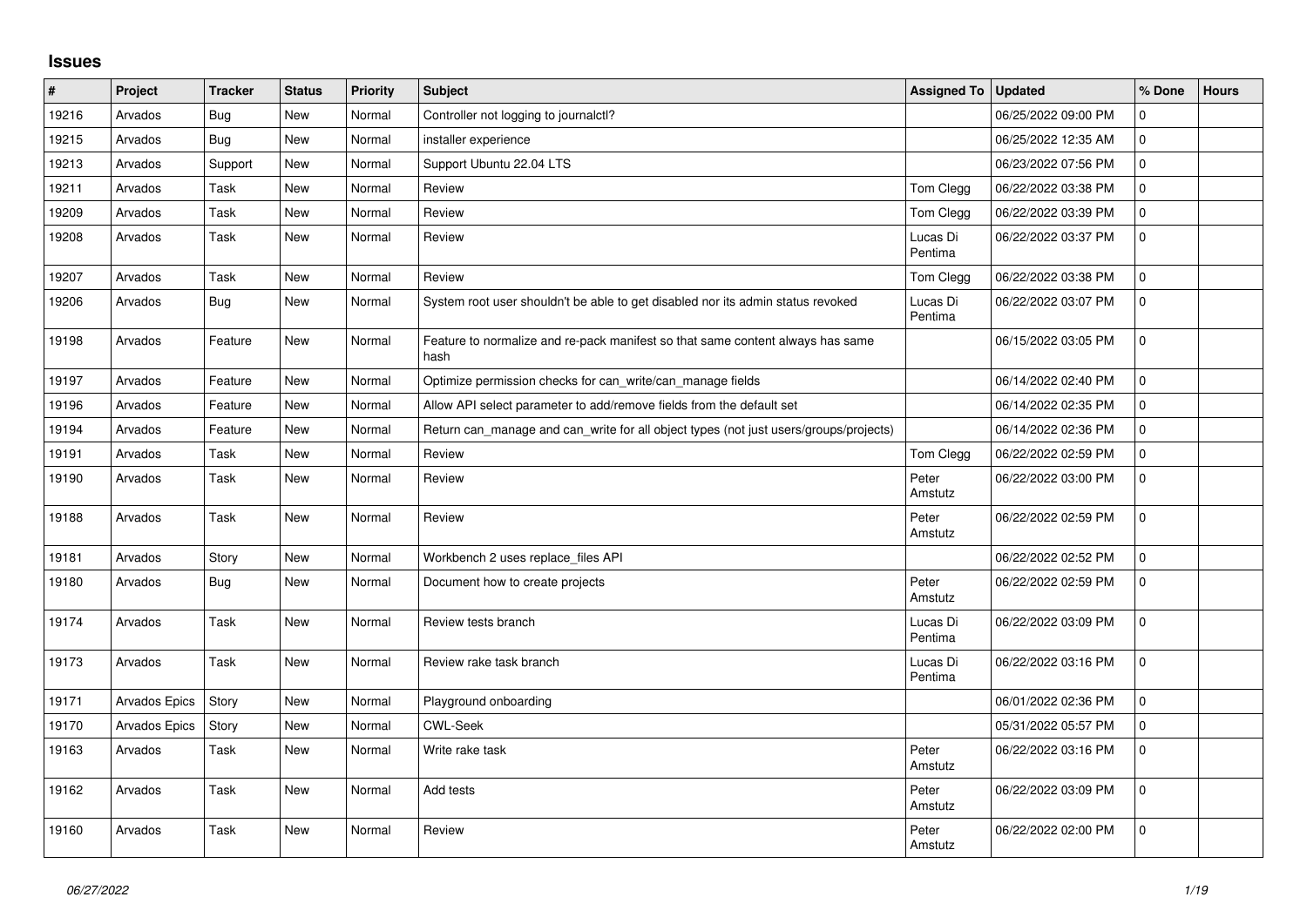| #     | Project                | <b>Tracker</b> | <b>Status</b> | <b>Priority</b> | Subject                                                                                                                  | Assigned To         | <b>Updated</b>      | % Done              | <b>Hours</b> |
|-------|------------------------|----------------|---------------|-----------------|--------------------------------------------------------------------------------------------------------------------------|---------------------|---------------------|---------------------|--------------|
| 19154 | Arvados<br>Workbench 2 | Story          | New           | Normal          | Sharing dialog improvements followup                                                                                     | Lucas Di<br>Pentima | 06/22/2022 02:59 PM | 0                   |              |
| 19150 | Arvados                | Feature        | New           | Normal          | arvados-server install -type=test -test-suite-user=X` should add user X to docker and<br>fuse groups                     |                     | 05/20/2022 05:53 PM | 0                   |              |
| 19142 | Arvados                | Task           | <b>New</b>    | Normal          | Workbench 2: Avoid loading "mounts" section in the "Project" or "All process" view                                       | Lucas Di<br>Pentima | 06/22/2022 03:26 PM | 0                   |              |
| 19140 | Arvados                | Feature        | <b>New</b>    | Normal          | Document a process by which you would set up a service account                                                           |                     | 06/07/2022 06:27 PM | $\mathbf 0$         |              |
| 19139 | Arvados                | Bug            | New           | Normal          | Regular users should not be able to create user records; creating a user does not<br>make admin the "owner" of that user | Lucas Di<br>Pentima | 06/22/2022 03:38 PM | 0                   |              |
| 19132 | Arvados Epics          | Story          | <b>New</b>    | Normal          | Versioning registered workflows                                                                                          |                     | 06/15/2022 02:51 PM | 0                   |              |
| 19131 | Arvados<br>Workbench 2 | Feature        | New           | Normal          | Sharing URLs/Links: Allow the user to attach a personal note                                                             |                     | 05/24/2022 06:39 PM | 0                   |              |
| 19121 | Arvados                | Task           | <b>New</b>    | Normal          | Review                                                                                                                   | Peter<br>Amstutz    | 06/22/2022 03:25 PM | 0                   |              |
| 19117 | Arvados                | Task           | <b>New</b>    | Normal          | Review                                                                                                                   | Stephen<br>Smith    | 06/22/2022 02:53 PM | 0                   |              |
| 19091 | Arvados                | Feature        | <b>New</b>    | Normal          | Managed property to assert valid unix username                                                                           |                     | 05/02/2022 04:48 PM | $\mathbf 0$         |              |
| 19089 | <b>Arvados Epics</b>   | Task           | <b>New</b>    | Normal          | Cross-federation filter groups                                                                                           |                     | 05/02/2022 04:49 PM | 0                   |              |
| 19086 | Arvados                | Feature        | New           | Normal          | Can provide input JSON/YAML when launching a Workflow as an alternative to the<br>input form                             | Peter<br>Amstutz    | 06/22/2022 02:53 PM | 0                   |              |
| 19082 | Arvados                | Feature        | <b>New</b>    | Normal          | Scale default keep cache request with cores or RAM request                                                               |                     | 05/04/2022 03:19 PM | 0                   |              |
| 19080 | Arvados                | Feature        | <b>New</b>    | Normal          | Offer to un-trash items, instead of "not found" dialog                                                                   |                     | 06/22/2022 02:55 PM | 0                   |              |
| 19068 | Arvados                | Task           | New           | Normal          | Review                                                                                                                   | Lucas Di<br>Pentima | 06/22/2022 03:37 PM | $\mathbf 0$         |              |
| 19066 | Arvados                | Task           | New           | Normal          | Review                                                                                                                   | Lucas Di<br>Pentima | 06/22/2022 03:00 PM | 0                   |              |
| 19065 | Arvados                | Task           | <b>New</b>    | Normal          | Review                                                                                                                   | Peter<br>Amstutz    | 06/22/2022 03:09 PM | 0                   |              |
| 19064 | Arvados                | Task           | <b>New</b>    | Normal          | Review                                                                                                                   | Stephen<br>Smith    | 06/22/2022 03:00 PM | 0                   |              |
| 19058 | Arvados                | Support        | <b>New</b>    | Normal          | Add code scanning to jenkins pipeline                                                                                    |                     | 04/27/2022 03:08 PM | 0                   |              |
| 19057 | Arvados                | <b>Bug</b>     | <b>New</b>    | Normal          | [controller] should not allow adding the same user to a VM more than one time                                            |                     | 06/22/2022 02:53 PM | $\mathbf 0$         |              |
| 19056 | Arvados                | Feature        | New           | Normal          | Environment variable / command line convention that specifies where to get<br>HOST/TOKEN settings.conf                   |                     | 05/04/2022 03:18 PM | 0                   |              |
| 19053 | Arvados                | Bug            | New           | Normal          | Update 'Technology' page to link to relevant parts of doc.arvados.org instead of wiki                                    | Peter<br>Amstutz    | 06/22/2022 03:00 PM | $\mathsf{O}\xspace$ |              |
| 19051 | Arvados                | <b>Bug</b>     | <b>New</b>    | Normal          | Handle quotes in search strings correctly                                                                                | Daniel Kutyła       | 06/22/2022 03:00 PM | $\mathbf 0$         |              |
| 19048 | Arvados                | Bug            | New           | Normal          | Copying a folder in collection file browser results in empty folder                                                      |                     | 06/22/2022 02:54 PM | $\overline{0}$      |              |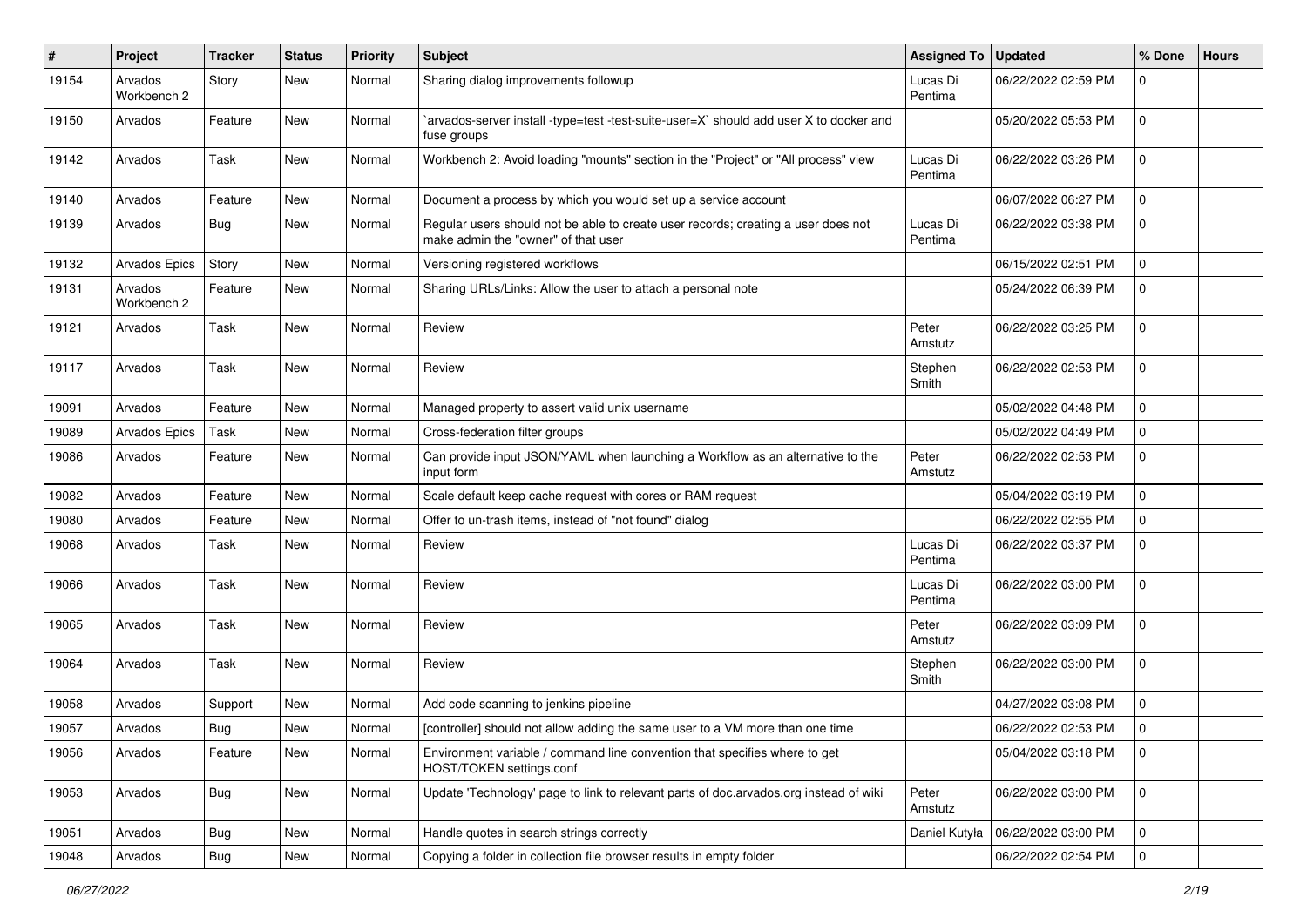| #     | Project | <b>Tracker</b> | <b>Status</b> | <b>Priority</b> | <b>Subject</b>                                                                                          | <b>Assigned To</b>  | <b>Updated</b>      | % Done       | <b>Hours</b> |
|-------|---------|----------------|---------------|-----------------|---------------------------------------------------------------------------------------------------------|---------------------|---------------------|--------------|--------------|
| 19047 | Arvados | Feature        | <b>New</b>    | Normal          | Pythonic interface to launch workflows                                                                  |                     | 04/20/2022 07:41 PM | $\Omega$     |              |
| 19017 | Arvados | Bug            | <b>New</b>    | Normal          | Release Arvados 2.4.1                                                                                   | Peter<br>Amstutz    | 06/22/2022 03:00 PM | 93           |              |
| 19005 | Arvados | Task           | <b>New</b>    | Normal          | Review                                                                                                  | Peter<br>Amstutz    | 06/22/2022 03:09 PM | $\mathbf 0$  |              |
| 19002 | Arvados | Task           | <b>New</b>    | Normal          | Review                                                                                                  | Peter<br>Amstutz    | 06/22/2022 03:17 PM | $\mathbf{0}$ |              |
| 19000 | Arvados | Task           | <b>New</b>    | Normal          | Review                                                                                                  | Stephen<br>Smith    | 06/22/2022 01:58 PM | $\mathbf 0$  |              |
| 18999 | Arvados | Task           | <b>New</b>    | Normal          | Review                                                                                                  | Peter<br>Amstutz    | 06/22/2022 02:00 PM | $\mathbf 0$  |              |
| 18998 | Arvados | Story          | <b>New</b>    | Normal          | keepstore ability to check token validity for uploads                                                   |                     | 06/07/2022 08:59 PM | $\Omega$     |              |
| 18997 | Arvados | Story          | <b>New</b>    | Normal          | ability to migrate arvbox to arvados-server boot dev mode                                               |                     | 06/07/2022 09:00 PM | $\mathbf 0$  |              |
| 18996 | Arvados | <b>Bug</b>     | <b>New</b>    | Normal          | Container request's expires at field                                                                    |                     | 06/22/2022 02:55 PM | $\mathbf 0$  |              |
| 18990 | Arvados | Bug            | <b>New</b>    | Normal          | should reflect the value of TLS/Insecure in the "Get API Token" dialog                                  | Daniel Kutyła       | 06/22/2022 03:00 PM | $\mathbf 0$  |              |
| 18988 | Arvados | Feature        | <b>New</b>    | Normal          | [CWL] support singularity/docker hint to make debugging workflows easier                                |                     | 04/11/2022 06:29 PM | $\mathbf 0$  |              |
| 18977 | Arvados | <b>Bug</b>     | <b>New</b>    | Normal          | Mishandled Azure error?                                                                                 |                     | 04/12/2022 07:55 PM | $\mathbf 0$  |              |
| 18975 | Arvados | Feature        | <b>New</b>    | Normal          | log viewer improvements                                                                                 | Lucas Di<br>Pentima | 06/22/2022 02:59 PM | $\mathbf 0$  |              |
| 18973 | Arvados | Story          | <b>New</b>    | Normal          | Test combinations of federation scenarios                                                               |                     | 06/22/2022 02:54 PM | $\mathbf 0$  |              |
| 18970 | Arvados | Feature        | <b>New</b>    | Normal          | Add support for publicly shared collections (anonymous user)                                            |                     | 04/04/2022 03:17 PM | $\mathbf 0$  |              |
| 18969 | Arvados | Bug            | <b>New</b>    | Normal          | Controller should monitor its own memory usage and pause requests handling when<br>memory usage is high |                     | 04/05/2022 02:53 PM | $\mathbf 0$  |              |
| 18968 | Arvados | Story          | <b>New</b>    | Normal          | Should be able to pick directories within collections                                                   | Stephen<br>Smith    | 06/22/2022 02:59 PM | $\mathbf 0$  |              |
| 18967 | Arvados | Story          | <b>New</b>    | Normal          | drop legacy columns and tables                                                                          |                     | 04/01/2022 07:03 PM | $\mathbf{0}$ |              |
| 18964 | Arvados | <b>Bug</b>     | <b>New</b>    | Normal          | Write better prefetch tests                                                                             |                     | 06/22/2022 02:56 PM | $\mathbf 0$  |              |
| 18961 | Arvados | Feature        | <b>New</b>    | Normal          | Go FileSystem / FUSE mount supports block caching & prefetch                                            |                     | 05/04/2022 03:18 PM | $\mathbf 0$  |              |
| 18960 | Arvados | Feature        | <b>New</b>    | Normal          | crunch-run can use Go FUSE driver for read-only mounts                                                  |                     | 05/04/2022 03:17 PM | $\mathbf{0}$ |              |
| 18951 | Arvados | Task           | <b>New</b>    | Normal          | Review                                                                                                  |                     | 06/22/2022 02:55 PM | $\Omega$     |              |
| 18946 | Arvados | Feature        | <b>New</b>    | Normal          | Render fields of user profile from config                                                               |                     | 03/30/2022 02:29 PM | $\mathbf 0$  |              |
| 18944 | Arvados | Feature        | New           | Normal          | [controller] should log the user uuid used for the request                                              |                     | 06/22/2022 03:32 PM | $\mathbf 0$  |              |
| 18942 | Arvados | Story          | <b>New</b>    | Normal          | Remove perl SDK, tests, dependencies                                                                    |                     | 03/29/2022 02:14 PM | $\Omega$     |              |
| 18937 | Arvados | Feature        | <b>New</b>    | Low             | [config] simplify AnonymousUserToken configuration                                                      |                     | 06/22/2022 02:55 PM | $\mathbf 0$  |              |
| 18936 | Arvados | Bug            | <b>New</b>    | Normal          | [api] [controller] remove reader token support                                                          |                     | 06/22/2022 02:56 PM | $\mathsf 0$  |              |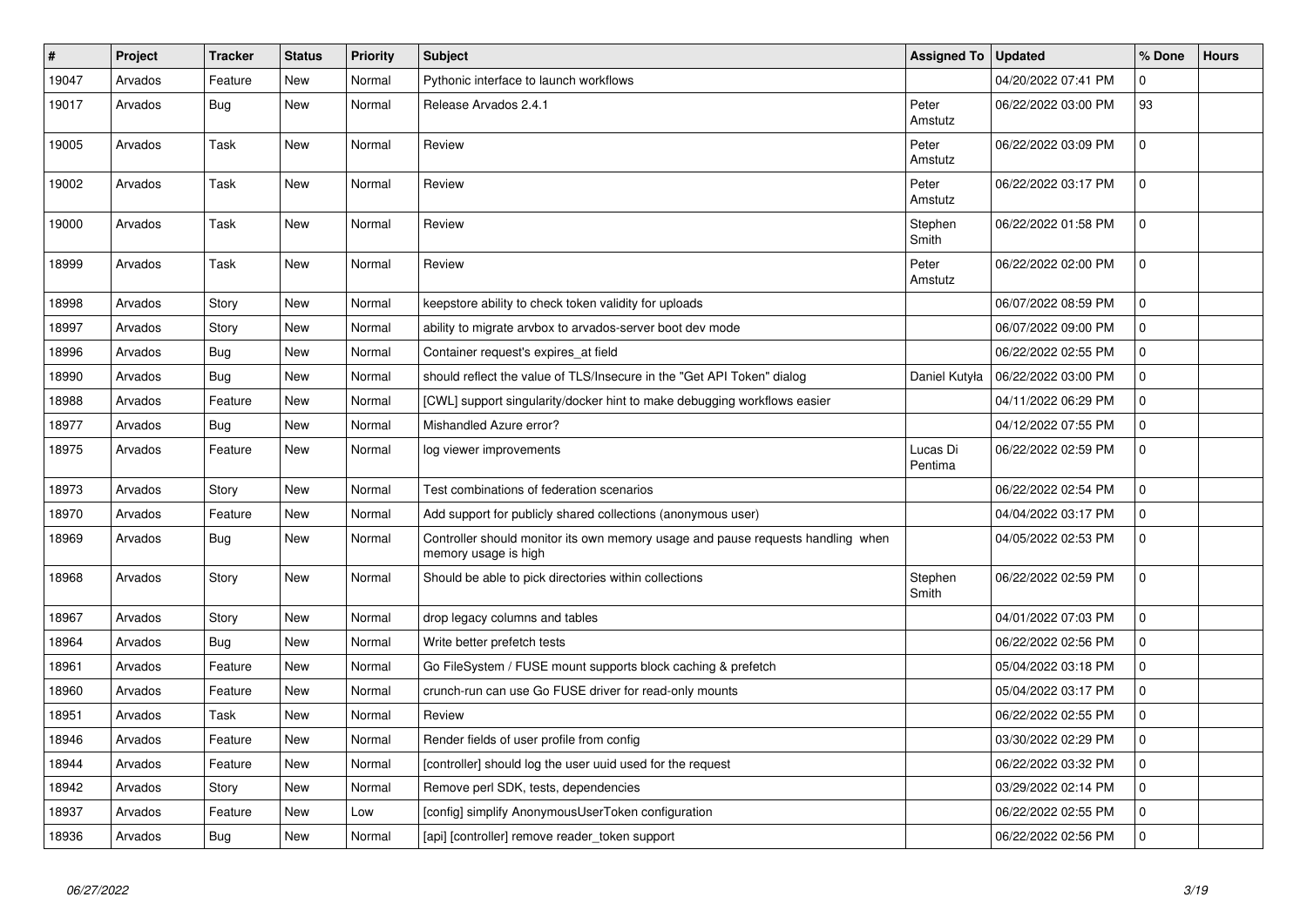| $\vert$ # | Project              | <b>Tracker</b> | <b>Status</b> | <b>Priority</b> | <b>Subject</b>                                                                                                              | <b>Assigned To</b>  | <b>Updated</b>      | % Done       | <b>Hours</b> |
|-----------|----------------------|----------------|---------------|-----------------|-----------------------------------------------------------------------------------------------------------------------------|---------------------|---------------------|--------------|--------------|
| 18897     | Arvados              | Feature        | <b>New</b>    | Normal          | [go services] should log the uuid of the token used for each request (and if available,<br>the uuid of the associated user) |                     | 06/22/2022 03:32 PM | $\mathbf 0$  |              |
| 18882     | Arvados              | Task           | <b>New</b>    | Normal          | Review                                                                                                                      | Daniel Kutyła       | 06/22/2022 02:59 PM | $\mathbf 0$  |              |
| 18879     | Arvados              | Task           | <b>New</b>    | Normal          | Review                                                                                                                      | Lucas Di<br>Pentima | 06/22/2022 02:56 PM | $\mathbf 0$  |              |
| 18874     | Arvados              | Support        | <b>New</b>    | Normal          | Merge workbench2 history into main Arvados repo                                                                             |                     | 06/22/2022 02:54 PM | $\Omega$     |              |
| 18871     | Arvados              | Feature        | <b>New</b>    | Normal          | WebDAV uses replace files API                                                                                               |                     | 03/16/2022 02:13 PM | $\mathbf 0$  |              |
| 18864     | Arvados              | Bug            | <b>New</b>    | Normal          | 'Responsible person" link is wrong                                                                                          |                     | 03/14/2022 03:49 PM | $\mathbf 0$  |              |
| 18863     | Arvados              | Feature        | <b>New</b>    | Normal          | [controller] add background job to clean up old container log records                                                       |                     | 06/22/2022 02:55 PM | $\mathbf 0$  |              |
| 18862     | Arvados              | <b>Bug</b>     | <b>New</b>    | Normal          | [api] remove replay_job_log rake task                                                                                       |                     | 03/14/2022 03:43 PM | $\mathbf 0$  |              |
| 18861     | Arvados              | Story          | <b>New</b>    | Normal          | Retire wb1                                                                                                                  |                     | 03/14/2022 02:48 PM | $\mathbf 0$  |              |
| 18860     | Arvados              | Story          | <b>New</b>    | Normal          | Display number of container attempts and make it easy to access past logs                                                   |                     | 03/23/2022 06:53 PM | $\mathbf 0$  |              |
| 18853     | Arvados              | Story          | <b>New</b>    | Normal          | Get input collection uuid or metadata                                                                                       |                     | 03/10/2022 03:13 PM | $\Omega$     |              |
| 18847     | Arvados Epics        | Story          | <b>New</b>    | Normal          | Structured type checking for properties                                                                                     |                     | 03/09/2022 05:50 PM | $\Omega$     |              |
| 18846     | Arvados              | Story          | <b>New</b>    | Normal          | Rendering rich descriptions                                                                                                 |                     | 03/09/2022 08:42 PM | $\mathbf 0$  |              |
| 18842     | Arvados              | Feature        | <b>New</b>    | Normal          | Local disk keep cache for Python SDK/arv-mount                                                                              |                     | 03/08/2022 04:29 PM | $\mathbf 0$  |              |
| 18841     | Arvados              | Feature        | <b>New</b>    | Normal          | Feature to inject additional info into wb2 details panel                                                                    |                     | 03/08/2022 09:59 PM | $\Omega$     |              |
| 18840     | Arvados              | Feature        | <b>New</b>    | Normal          | Algorithm to repack small files into larger blocks                                                                          |                     | 03/08/2022 03:15 PM | $\mathbf 0$  |              |
| 18817     | Arvados              | Task           | <b>New</b>    | Normal          | review                                                                                                                      | Peter<br>Amstutz    | 06/22/2022 03:07 PM | $\mathbf 0$  |              |
| 18815     | Arvados              | Task           | <b>New</b>    | Normal          | Review                                                                                                                      | Peter<br>Amstutz    | 04/05/2022 02:53 PM | $\Omega$     |              |
| 18810     | Arvados              | Feature        | <b>New</b>    | Normal          | PySDK API Client wrapper methods that automatically translate properties using a<br>vocabulary                              |                     | 03/01/2022 08:58 PM | $\mathbf 0$  |              |
| 18800     | <b>Arvados Epics</b> | Story          | <b>New</b>    | Normal          | Update Python SDK documentation                                                                                             |                     | 06/06/2022 06:12 PM | $\mathbf 0$  |              |
| 18799     | Arvados              | Story          | <b>New</b>    | Normal          | Strategy to tie the Python SDK to the API docs                                                                              |                     | 02/23/2022 08:05 PM | $\mathbf 0$  |              |
| 18798     | Arvados              | Story          | <b>New</b>    | Normal          | Turn code cookbook into liquid template & include files separately                                                          |                     | 02/23/2022 07:46 PM | $\mathbf 0$  |              |
| 18790     | Arvados              | Feature        | <b>New</b>    | Normal          | Access live container logs through arvados-client and crunch-run container gateway                                          |                     | 02/18/2022 03:28 PM | $\mathsf{O}$ |              |
| 18788     | Arvados              | Feature        | <b>New</b>    | Normal          | User merge & migration support on LoginCluster federations                                                                  |                     | 05/04/2022 03:18 PM | $\mathbf 0$  |              |
| 18775     | Arvados              | Feature        | <b>New</b>    | Normal          | Search in picker dialogue for selecting Projects/Files/Directories                                                          |                     | 06/22/2022 03:37 PM | $\mathbf 0$  |              |
| 18765     | Arvados              | <b>Bug</b>     | <b>New</b>    | Normal          | engine configuration too big $>$ 1048448 with singularity                                                                   |                     | 06/07/2022 01:56 PM | $\mathbf 0$  |              |
| 18762     | Arvados              | <b>Bug</b>     | <b>New</b>    | Normal          | rails background tasks scaling issues                                                                                       |                     | 06/22/2022 02:56 PM | $\mathbf 0$  |              |
| 18726     | Arvados              | Feature        | <b>New</b>    | Normal          | a-c-r uses arv-put internally to upload dependencies                                                                        |                     | 02/10/2022 04:53 PM | $\mathbf 0$  |              |
| 18724     | Arvados              | Bug            | <b>New</b>    | Normal          | Collection file names should contain full paths for substring matching                                                      |                     | 03/01/2022 09:11 PM | $\mathbf 0$  |              |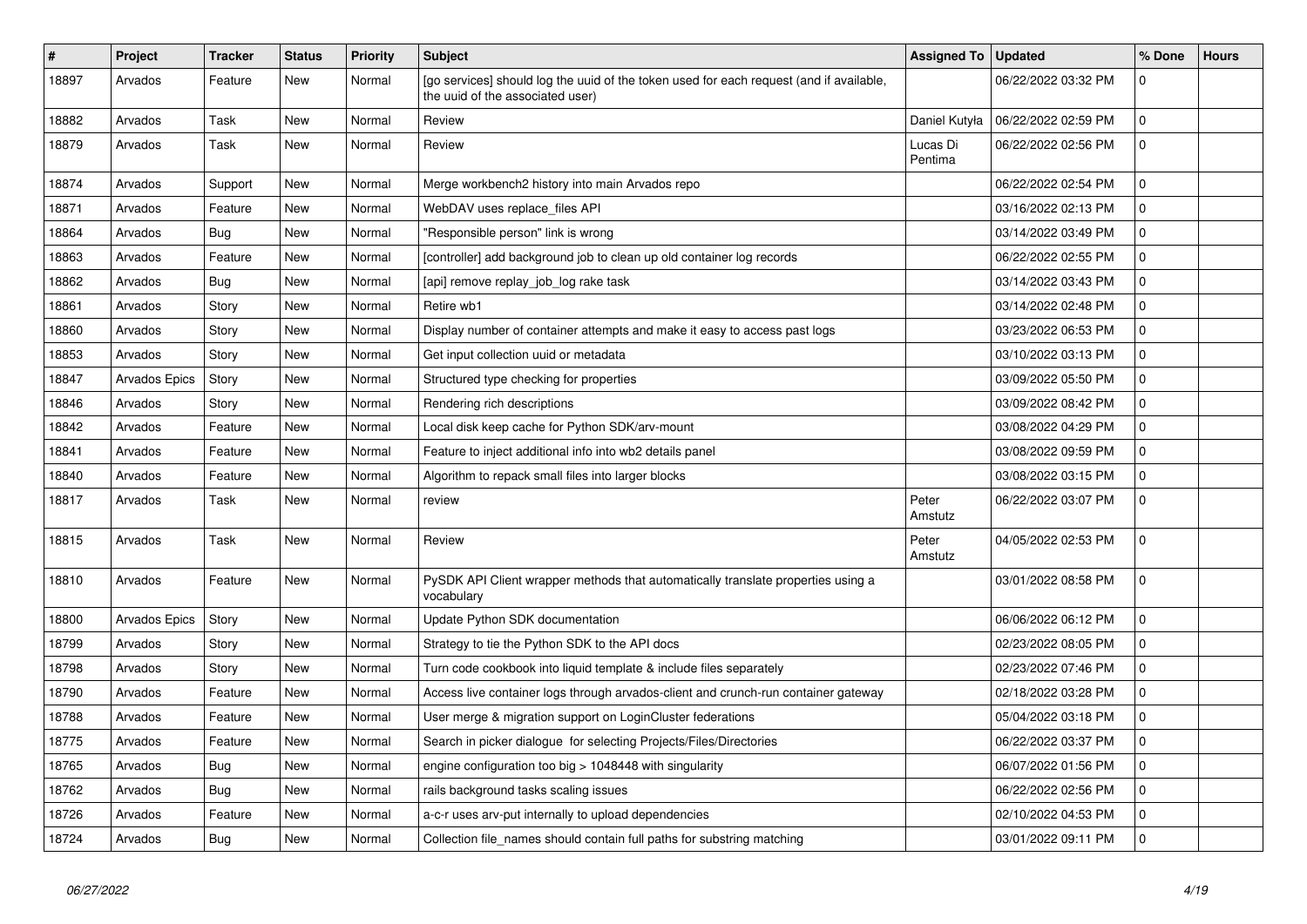| $\sharp$ | Project                | <b>Tracker</b> | <b>Status</b> | <b>Priority</b> | <b>Subject</b>                                                                                                                                     | <b>Assigned To</b>  | <b>Updated</b>      | % Done         | <b>Hours</b> |
|----------|------------------------|----------------|---------------|-----------------|----------------------------------------------------------------------------------------------------------------------------------------------------|---------------------|---------------------|----------------|--------------|
| 18709    | Arvados                | Task           | <b>New</b>    | Normal          | Review                                                                                                                                             | Peter<br>Amstutz    | 06/22/2022 02:55 PM | 0              |              |
| 18697    | Arvados<br>Workbench 2 | Bug            | <b>New</b>    | Normal          | Cypress tests for federated scenarios                                                                                                              | Lucas Di<br>Pentima | 06/22/2022 02:55 PM | $\mathbf 0$    |              |
| 18693    | Arvados                | Story          | <b>New</b>    | Normal          | Deduplicate permission links                                                                                                                       |                     | 06/22/2022 02:53 PM | $\mathbf 0$    |              |
| 18689    | Arvados                | Feature        | <b>New</b>    | Normal          | support secret_environment                                                                                                                         |                     | 04/06/2022 03:55 PM | $\mathbf 0$    |              |
| 18685    | Arvados Epics          | Story          | <b>New</b>    | Normal          | Synchronize configuration on multi-node cluster                                                                                                    |                     | 05/18/2022 02:35 PM | 0              |              |
| 18684    | <b>Arvados Epics</b>   | Story          | <b>New</b>    | Normal          | New user mode for Workbench (for use on Playground)                                                                                                |                     | 02/18/2022 10:01 PM | $\mathbf 0$    |              |
| 18677    | Arvados                | Feature        | <b>New</b>    | Normal          | Container runtime metrics API                                                                                                                      |                     | 01/25/2022 06:56 PM | $\mathbf 0$    |              |
| 18672    | Arvados                | Feature        | <b>New</b>    | Normal          | [go sdk] describe + implement desired Go SDK                                                                                                       |                     | 01/24/2022 09:34 PM | 0              |              |
| 18671    | Arvados                | <b>Bug</b>     | <b>New</b>    | Normal          | [go sdk] update documentation                                                                                                                      |                     | 01/24/2022 09:33 PM | $\mathbf 0$    |              |
| 18669    | Arvados                | Task           | <b>New</b>    | Normal          | review 18668-add-project-support-to-deduplication-report                                                                                           |                     | 01/24/2022 04:51 PM | $\mathbf 0$    |              |
| 18650    | Arvados                | Task           | <b>New</b>    | Normal          | Design API for helper methods for working with vocabularies                                                                                        | Peter<br>Amstutz    | 01/19/2022 04:52 PM | $\mathbf 0$    |              |
| 18623    | Arvados                | Feature        | <b>New</b>    | Normal          | Ensure Etag can be used and honor If-Match header in updates                                                                                       |                     | 01/12/2022 04:50 PM | 0              |              |
| 18621    | Arvados                | Feature        | <b>New</b>    | Normal          | Ability for admin to purge old versions of a collection                                                                                            |                     | 01/10/2022 04:41 PM | $\mathbf 0$    |              |
| 18620    | Arvados                | Feature        | <b>New</b>    | Normal          | [LSF] use btop to adjust relative priorities of arvados jobs                                                                                       |                     | 01/10/2022 03:45 PM | $\mathbf 0$    |              |
| 18618    | Arvados                | <b>Bug</b>     | <b>New</b>    | Normal          | Reusing workflows/steps is too slow                                                                                                                |                     | 01/07/2022 07:12 PM | 0              |              |
| 18616    | Arvados                | Task           | <b>New</b>    | Normal          | Review                                                                                                                                             | Ward<br>Vandewege   | 01/19/2022 04:23 PM | $\mathbf 0$    |              |
| 18615    | Arvados                | Task           | <b>New</b>    | Normal          | Review                                                                                                                                             | Lucas Di<br>Pentima | 06/22/2022 02:56 PM | $\mathbf 0$    |              |
| 18613    | Arvados                | Task           | <b>New</b>    | Normal          | Review                                                                                                                                             | Peter<br>Amstutz    | 06/08/2022 03:20 PM | $\mathbf 0$    |              |
| 18609    | Arvados                | Task           | <b>New</b>    | Normal          | Review                                                                                                                                             | Ward<br>Vandewege   | 01/18/2022 08:55 PM | $\mathbf 0$    |              |
| 18587    | Arvados<br>Workbench 2 | Bug            | <b>New</b>    | Normal          | 'Copy selected into collection" incorrect behavior                                                                                                 | Lucas Di<br>Pentima | 02/02/2022 04:00 PM | $\mathbf 0$    |              |
| 18586    | Arvados                | Bug            | <b>New</b>    | Normal          | Remove docs/code for unsupported AsyncPermissionsUpdateInterval                                                                                    |                     | 12/14/2021 04:21 PM | $\mathbf 0$    |              |
| 18576    | Arvados                | Feature        | <b>New</b>    | Normal          | arv-put converts properties aliases to vocabulary ids                                                                                              |                     | 04/05/2022 02:53 PM | 0              |              |
| 18573    | Arvados                | Feature        | New           | Normal          | packer compute image builder script should take an explicit arvados package version<br>to install instead of latest in selected package repository |                     | 12/09/2021 05:01 PM | 0              |              |
| 18564    | Arvados                | Feature        | New           | Normal          | [art] run jenkins release build steps with a set of parameters                                                                                     |                     | 06/08/2022 03:20 PM | $\mathbf 0$    |              |
| 18563    | Arvados                | <b>Bug</b>     | New           | Normal          | [config] simplify/streamline InternalURLs/ExternalURL situation                                                                                    |                     | 06/07/2022 09:07 PM | 0              |              |
| 18548    | Arvados                | Feature        | New           | Normal          | Ability to share a link to the "Get API Token" dialog in WB"                                                                                       |                     | 12/03/2021 03:22 PM | 0              |              |
| 18516    | Arvados                | Story          | New           | Normal          | run Theia interactively for development on shell and/or compute nodes                                                                              |                     | 12/01/2021 05:47 PM | $\overline{0}$ |              |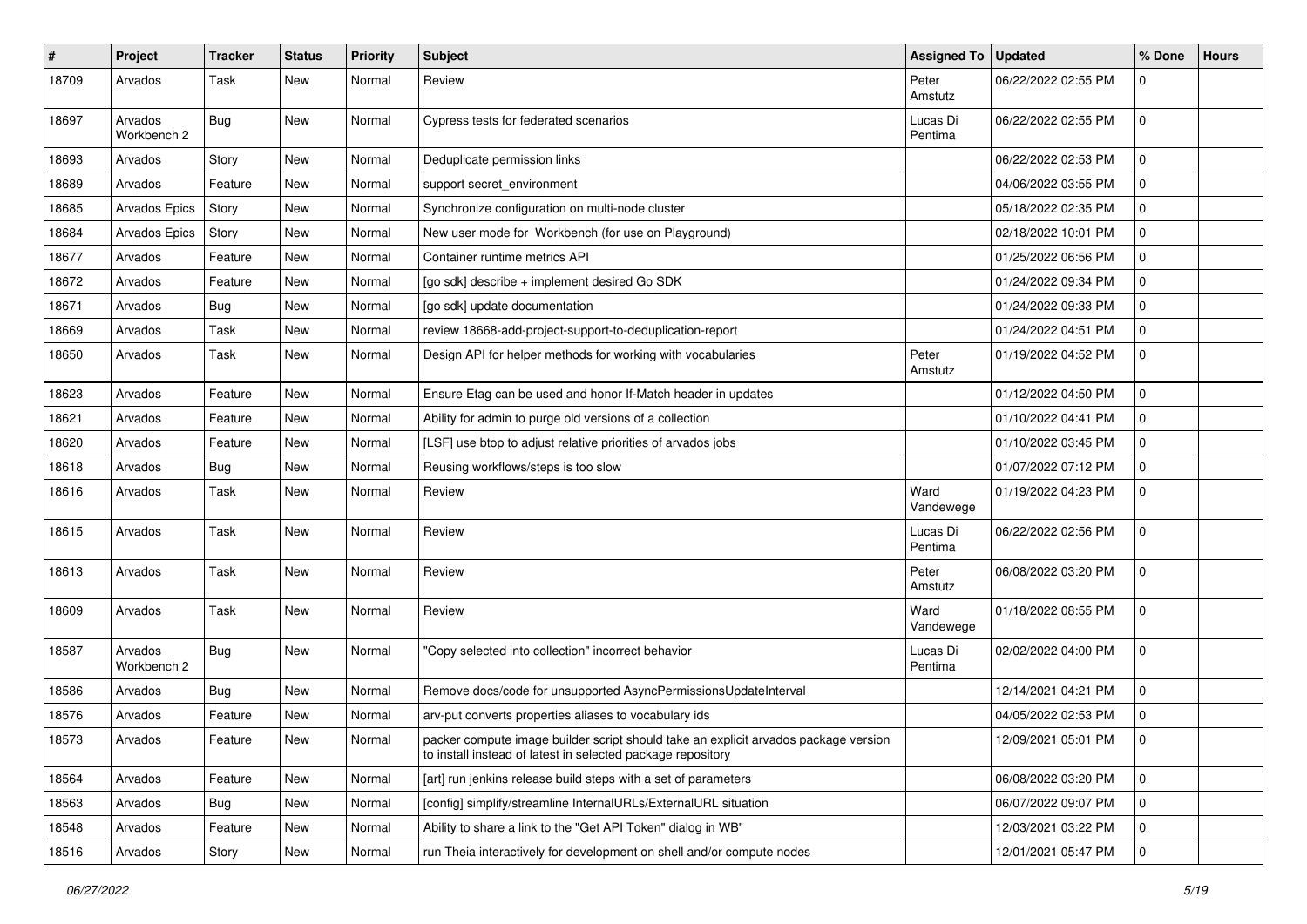| #     | Project                | <b>Tracker</b> | <b>Status</b> | <b>Priority</b> | <b>Subject</b>                                                                                                            | <b>Assigned To</b> | <b>Updated</b>      | % Done      | <b>Hours</b> |
|-------|------------------------|----------------|---------------|-----------------|---------------------------------------------------------------------------------------------------------------------------|--------------------|---------------------|-------------|--------------|
| 18515 | Arvados                | Story          | <b>New</b>    | Normal          | run interactive Jupyter on shell and/or compute nodes                                                                     |                    | 12/01/2021 05:17 PM | $\mathbf 0$ |              |
| 18514 | Arvados                | Story          | <b>New</b>    | Normal          | Research framework for interactive tutorials that overlay the app                                                         |                    | 12/01/2021 03:49 PM | $\mathbf 0$ |              |
| 18501 | Arvados                | Bug            | <b>New</b>    | Normal          | Add option in ARV GUI to open link in new tab                                                                             |                    | 11/30/2021 03:43 PM | 0           |              |
| 18500 | Arvados                | Bug            | <b>New</b>    | Normal          | Arvados CV for "Study Type" property not active                                                                           |                    | 11/30/2021 03:41 PM | 0           |              |
| 18499 | Arvados                | <b>Bug</b>     | <b>New</b>    | Normal          | Advanced Dialog on collections shows the manifest_text as null                                                            |                    | 11/30/2021 03:38 PM | 0           |              |
| 18498 | Arvados                | Bug            | <b>New</b>    | Normal          | WB2 collection UUID in project URL shows blank page                                                                       |                    | 11/30/2021 03:37 PM | 0           |              |
| 18486 | Arvados                | Bug            | <b>New</b>    | Normal          | Docker containers are always removed                                                                                      |                    | 12/07/2021 03:31 PM | 0           |              |
| 18481 | Arvados                | Bug            | <b>New</b>    | Normal          | Workbench allows setting values with leading and trailing whitespace in property<br>values                                |                    | 11/26/2021 08:13 AM | $\Omega$    |              |
| 18464 | Arvados                | Feature        | <b>New</b>    | Normal          | Batch update endpoint for permission changes                                                                              |                    | 11/22/2021 03:33 PM | $\mathbf 0$ |              |
| 18463 | Arvados                | Feature        | <b>New</b>    | Normal          | Sharing dialog shows all permissions including indirect and allows searching for users<br>by name                         |                    | 11/22/2021 03:20 PM | $\mathbf 0$ |              |
| 18462 | Arvados                | Story          | <b>New</b>    | Normal          | Requesting object by uuid should return 403 instead of 404                                                                |                    | 11/22/2021 03:20 PM | 0           |              |
| 18393 | Arvados                | <b>Bug</b>     | <b>New</b>    | Normal          | [workbench2] forces relogin on every new window/tab                                                                       |                    | 11/19/2021 02:43 PM | 0           |              |
| 18385 | Arvados                | <b>Bug</b>     | New           | Normal          | arvados-server config-dump   arvados-server config-check -config=- spurious warnings                                      |                    | 11/16/2021 09:06 PM | 0           |              |
| 18371 | Arvados<br>Workbench 2 | <b>Bug</b>     | New           | Normal          | Handle unreachable API server better on startup                                                                           |                    | 11/15/2021 07:09 PM | 0           |              |
| 18369 | Arvados                | Feature        | <b>New</b>    | Normal          | [doc] describe the block packing algorithm used by our various Keep clients (arv-put,<br>python sdk, keep-web, arv-mount) |                    | 11/15/2021 04:14 PM | $\Omega$    |              |
| 18368 | Arvados                | Feature        | <b>New</b>    | Normal          | Notification banner                                                                                                       |                    | 06/21/2022 08:00 PM | 0           |              |
| 18362 | Arvados                | Story          | <b>New</b>    | Normal          | cwltest results for Arvados produces badges which can be linked to from<br>commonwl.org                                   |                    | 11/10/2021 05:41 PM | $\mathbf 0$ |              |
| 18350 | Arvados Epics          | Story          | <b>New</b>    | Normal          | Login cluster with only arvados-controller & no fallback to Rails                                                         |                    | 02/18/2022 10:00 PM | 0           |              |
| 18347 | Arvados                | Feature        | <b>New</b>    | Normal          | Cache negative token lookups in federation/OIDC                                                                           |                    | 11/23/2021 09:07 PM | $\mathbf 0$ |              |
| 18345 | Arvados                | Bug            | <b>New</b>    | Normal          | Activity script crash                                                                                                     |                    | 11/23/2021 09:13 PM | 0           |              |
| 18342 | Arvados Epics          | Story          | <b>New</b>    | Normal          | Stream Keep data to minimize latency and memory usage                                                                     |                    | 05/09/2022 03:21 PM | $\mathbf 0$ |              |
| 18341 | Arvados                | Story          | <b>New</b>    | Normal          | "arvados-server init" can set up a single-node production cluster                                                         |                    | 11/08/2021 02:39 PM | $\mathbf 0$ |              |
| 18338 | Arvados                | Story          | <b>New</b>    | Normal          | "arvados-server init" can use a local root CA to sign certificates                                                        |                    | 11/05/2021 03:27 PM | $\mathbf 0$ |              |
| 18337 | Arvados Epics          | Story          | <b>New</b>    | Normal          | Easy install via OS package                                                                                               |                    | 02/18/2022 09:56 PM | $\mathbf 0$ |              |
| 18335 | Arvados                | Feature        | <b>New</b>    | Normal          | Export health checks as Prometheus metrics                                                                                |                    | 11/04/2021 03:58 PM | $\mathbf 0$ |              |
| 18334 | Arvados                | Bug            | <b>New</b>    | Normal          | Accept release info changes in docker recipes                                                                             |                    | 11/04/2021 03:23 PM | $\mathbf 0$ |              |
| 18311 | Arvados                | Bug            | <b>New</b>    | Normal          | [cwl] test 221 in the 1.2 conformance suite is failing on singularity                                                     | Peter<br>Amstutz   | 06/22/2022 02:56 PM | $\mathbf 0$ |              |
| 18292 | Arvados                | <b>Bug</b>     | <b>New</b>    | Normal          | [cleanup] remove AssignNodeHostname from the configuration. Also from the<br>documentation.                               |                    | 10/22/2021 09:24 PM | $\Omega$    |              |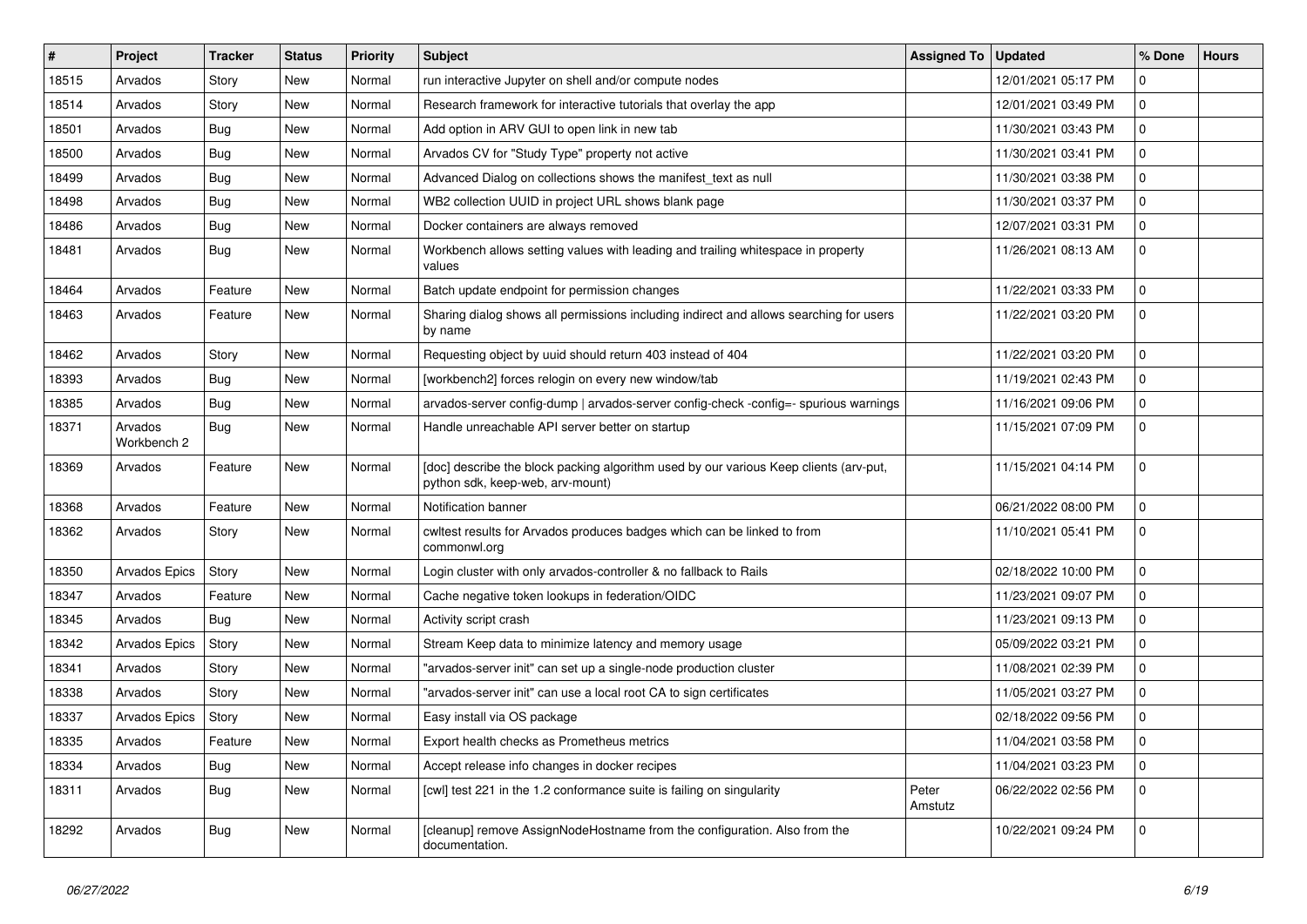| #     | Project                | Tracker    | <b>Status</b> | <b>Priority</b> | Subject                                                                 | <b>Assigned To</b> | <b>Updated</b>      | % Done      | <b>Hours</b> |
|-------|------------------------|------------|---------------|-----------------|-------------------------------------------------------------------------|--------------------|---------------------|-------------|--------------|
| 18280 | Arvados                | <b>Bug</b> | <b>New</b>    | Normal          | Advanced Search in ARV PROD GUI non-functional                          |                    | 10/20/2021 04:46 PM | $\Omega$    |              |
| 18279 | Arvados                | Bug        | <b>New</b>    | Normal          | Data Collection page on 2.3.0 rc2                                       |                    | 10/20/2021 04:45 PM | $\mathbf 0$ |              |
| 18278 | Arvados                | Bug        | New           | Normal          | [k8s] start using an ingress                                            | Ward<br>Vandewege  | 11/09/2021 07:56 PM | $\mathbf 0$ |              |
| 18266 | Arvados                | Bug        | <b>New</b>    | Normal          | Turn manual testing plan for WB2 into tickets to write cypress tests    |                    | 06/22/2022 02:54 PM | $\mathbf 0$ |              |
| 18262 | Arvados                | Bug        | <b>New</b>    | Normal          | [crunch-run] handle out-of-diskspace on the compute node better         |                    | 10/08/2021 09:42 PM | $\mathbf 0$ |              |
| 18255 | Arvados                | Story      | <b>New</b>    | Normal          | Proof of concept Arvados single-node AMI                                |                    | 10/06/2021 03:25 PM | $\mathbf 0$ |              |
| 18241 | Arvados                | Story      | New           | Normal          | "NanoCPUs can not be set" Docker error                                  |                    | 10/13/2021 03:13 PM | $\mathbf 0$ |              |
| 18239 | Arvados                | Story      | <b>New</b>    | Normal          | Add Kubernetes testing to CI                                            |                    | 11/09/2021 07:56 PM | $\mathbf 0$ |              |
| 18235 | Arvados                | Task       | <b>New</b>    | Normal          | Review                                                                  | Ward<br>Vandewege  | 11/10/2021 04:05 PM | $\mathbf 0$ |              |
| 18234 | Arvados                | Task       | <b>New</b>    | Normal          | Review                                                                  | Ward<br>Vandewege  | 11/10/2021 04:14 PM | $\mathbf 0$ |              |
| 18227 | Arvados                | Task       | <b>New</b>    | Normal          | Review                                                                  | Peter<br>Amstutz   | 06/08/2022 03:19 PM | $\mathbf 0$ |              |
| 18220 | Arvados                | Bug        | <b>New</b>    | Normal          | Support Docker ENTRYPOINT on Singularity in crunch-run                  |                    | 09/29/2021 03:25 PM | $\mathbf 0$ |              |
| 18218 | Arvados                | Feature    | <b>New</b>    | Normal          | ARV GUI: perform operations on files selected via the filter            |                    | 09/28/2021 08:30 PM | $\mathbf 0$ |              |
| 18217 | Arvados                | Feature    | <b>New</b>    | Normal          | Enable file sorting in Data Collection                                  |                    | 09/28/2021 07:45 PM | $\mathbf 0$ |              |
| 18214 | Arvados                | <b>Bug</b> | New           | Normal          | global search results link to wb1 not wb2                               |                    | 09/28/2021 07:30 PM | $\mathbf 0$ |              |
| 18213 | Arvados                | Feature    | <b>New</b>    | Normal          | Arvados "display in new tab" shows outdated data                        |                    | 09/28/2021 07:28 PM | $\mathbf 0$ |              |
| 18212 | Arvados                | Bug        | New           | Normal          | Read-only users can't open file in new tab                              |                    | 09/28/2021 07:27 PM | $\mathbf 0$ |              |
| 18211 | Arvados                | Feature    | New           | Normal          | Should the Loading Progress bar always be shown?                        |                    | 09/28/2021 07:16 PM | $\mathbf 0$ |              |
| 18210 | Arvados                | Bug        | <b>New</b>    | Normal          | Create Mountainduck Bookmark files not working                          |                    | 09/28/2021 07:14 PM | $\mathbf 0$ |              |
| 18209 | Arvados                | Feature    | New           | Normal          | Re-run process on arvados throws error                                  |                    | 09/28/2021 07:12 PM | $\mathbf 0$ |              |
| 18208 | Arvados                | Bug        | <b>New</b>    | Normal          | Workbench2 search shows all sites even if just searching in one site    |                    | 09/28/2021 07:09 PM | $\Omega$    |              |
| 18205 | Arvados                | Feature    | New           | Normal          | [api] [cloud] add live compute instance price to container record       |                    | 06/15/2022 02:45 PM | $\mathbf 0$ |              |
| 18204 | Arvados                | Bug        | New           | Normal          | Workbench2 is missing a UI that shows which group a user is member of   |                    | 09/27/2021 08:47 PM | $\mathbf 0$ |              |
| 18202 | Arvados<br>Workbench 2 | <b>Bug</b> | <b>New</b>    | Normal          | User Attributes Dialog are incorrectly displayed                        |                    | 09/27/2021 08:36 PM | $\Omega$    |              |
| 18201 | Arvados<br>Workbench 2 | <b>Bug</b> | New           | Normal          | "Shared with me" Tree keeps expanding even if I closed it intentionally |                    | 09/27/2021 08:28 PM | 0           |              |
| 18200 | Arvados<br>Workbench 2 | Bug        | New           | Normal          | Different content size of collection & files in wb2 vs wb               |                    | 09/27/2021 08:17 PM | 0           |              |
| 18199 | Arvados                | <b>Bug</b> | New           | Normal          | Issue with sharing settings of "open access" new projects               |                    | 09/27/2021 07:58 PM | 0           |              |
| 18198 | Arvados                | <b>Bug</b> | New           | Normal          | "copy selected files into collection" function in WB2 extremely slow    |                    | 09/27/2021 07:45 PM | 0           |              |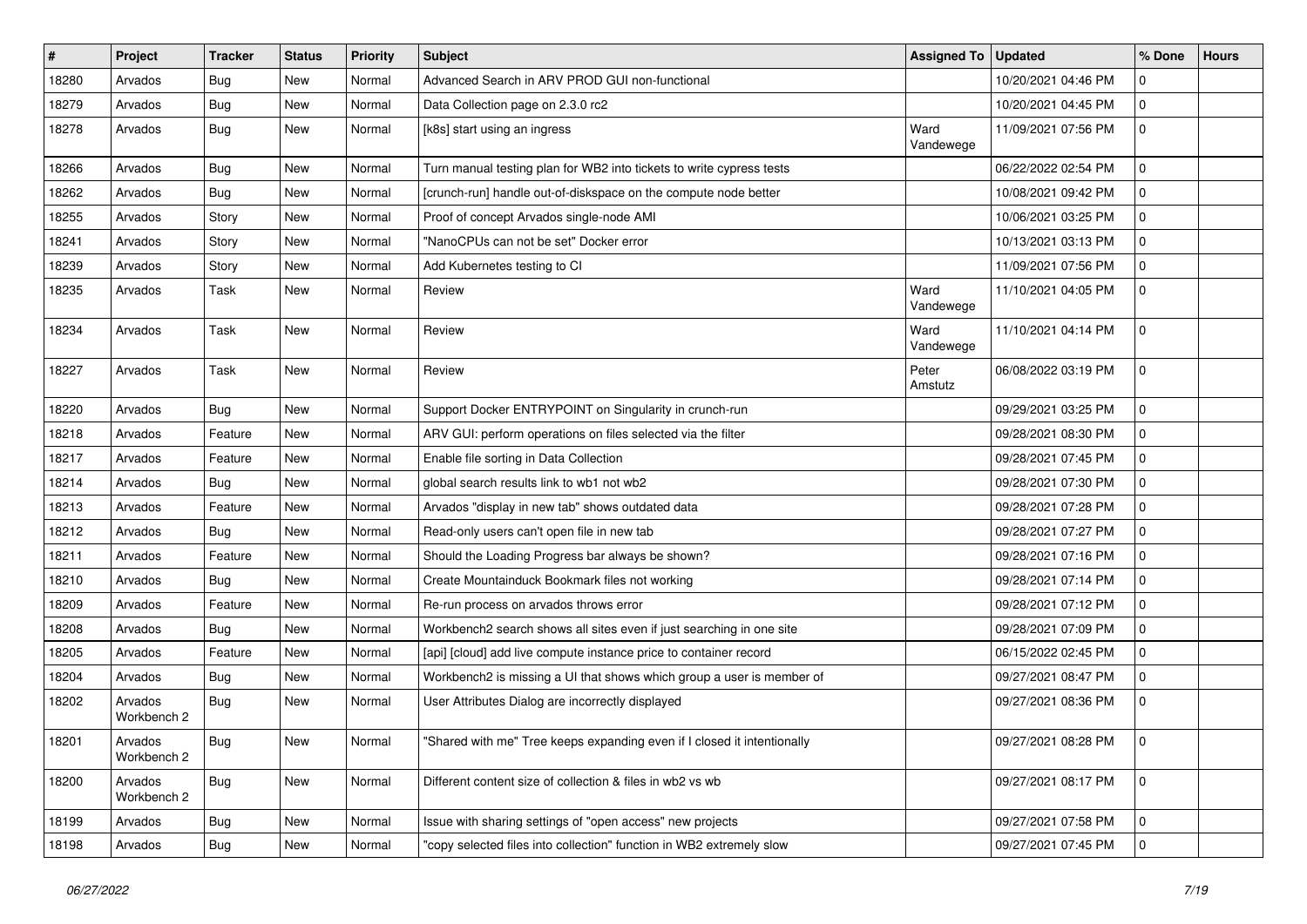| #     | Project       | Tracker    | <b>Status</b> | <b>Priority</b> | Subject                                                                                                  | <b>Assigned To</b> | <b>Updated</b>      | % Done       | <b>Hours</b> |
|-------|---------------|------------|---------------|-----------------|----------------------------------------------------------------------------------------------------------|--------------------|---------------------|--------------|--------------|
| 18197 | Arvados       | Feature    | <b>New</b>    | Normal          | add search option to input selection when running a workflow                                             |                    | 09/27/2021 07:41 PM | $\Omega$     |              |
| 18196 | Arvados       | Feature    | <b>New</b>    | Normal          | expose saved searches as browsing option on the left side                                                |                    | 09/27/2021 07:39 PM | $\mathbf 0$  |              |
| 18194 | Arvados       | Feature    | <b>New</b>    | Normal          | "Release" as search option                                                                               |                    | 09/27/2021 07:35 PM | $\mathbf 0$  |              |
| 18193 | Arvados       | Feature    | <b>New</b>    | Normal          | Multi-select collections and projects to delete them                                                     |                    | 09/27/2021 07:14 PM | $\mathbf 0$  |              |
| 18192 | Arvados       | <b>Bug</b> | <b>New</b>    | Normal          | Advanced search is showing ROX IDs in the search field syntax instead of clear values                    |                    | 09/27/2021 07:13 PM | $\mathbf 0$  |              |
| 18191 | Arvados       | <b>Bug</b> | <b>New</b>    | Normal          | [doc] the compute node image doc does not take releases into account                                     |                    | 09/24/2021 09:50 PM | $\mathbf 0$  |              |
| 18182 | Arvados       | Feature    | <b>New</b>    | Normal          | Parameter on get_permissions API to return every user and group with permissions                         |                    | 11/24/2021 04:15 PM | $\mathbf 0$  |              |
| 18181 | Arvados       | Feature    | New           | Normal          | Ability to specify a % of compute instance price that user is willing to go over from<br>cheapest        |                    | 09/22/2021 04:06 PM | $\mathbf 0$  |              |
| 18179 | Arvados Epics | Story      | <b>New</b>    | Normal          | Better spot instance support                                                                             |                    | 03/23/2022 01:47 PM | $\mathbf 0$  |              |
| 18174 | Arvados       | Feature    | <b>New</b>    | Normal          | [servers] add logging with automatic rotation to user-specified directory                                |                    | 09/21/2021 09:08 PM | $\mathbf 0$  |              |
| 18170 | Arvados       | Bug        | <b>New</b>    | Normal          | Display of long names can be improved on WB2                                                             |                    | 09/20/2021 06:19 PM | $\mathbf 0$  |              |
| 18168 | Arvados       | <b>Bug</b> | <b>New</b>    | Normal          | Workbench2 Trash is not listing all trashed items                                                        |                    | 09/20/2021 06:14 PM | $\mathbf 0$  |              |
| 18167 | Arvados       | <b>Bug</b> | <b>New</b>    | Normal          | Files in collection are not sorted                                                                       |                    | 09/20/2021 05:38 PM | $\Omega$     |              |
| 18166 | Arvados       | <b>Bug</b> | <b>New</b>    | Normal          | [Release] Auto-sync the arvados gem dependencies on RailsAPI and Workbench1                              |                    | 11/10/2021 04:14 PM | $\mathbf 0$  |              |
| 18165 | Arvados       | Feature    | <b>New</b>    | Normal          | Whole-collection search in new collection viewer                                                         |                    | 09/20/2021 02:43 PM | $\mathbf 0$  |              |
| 18163 | Arvados       | Feature    | <b>New</b>    | Normal          | [Crunch] add CWL extension to limit the number of concurrently running jobs during a<br>scatter          |                    | 01/10/2022 03:42 PM | $\Omega$     |              |
| 18161 | Arvados       | Bug        | New           | Normal          | [a-d-c] the arvados_dispatchcloud_queue_entries prometheus metric should report<br>actual instance types |                    | 09/16/2021 04:41 PM | $\mathbf 0$  |              |
| 18150 | Arvados       | Story      | <b>New</b>    | Normal          | Document configuration items for customizing text in Workbench                                           |                    | 09/15/2021 01:31 PM | $\mathbf 0$  |              |
| 18125 | Arvados       | Feature    | <b>New</b>    | Normal          | [deployment][provision][documentation] explain how to use a custom/existing<br>postgresql RDBMS          | Javier Bértoli     | 09/13/2021 10:12 PM | $\mathbf 0$  |              |
| 18124 | Arvados       | Feature    | New           | Normal          | User edit page                                                                                           |                    | 09/13/2021 10:05 PM | $\mathbf 0$  |              |
| 18118 | Arvados       | Bug        | <b>New</b>    | Normal          | investigate separate socket timeouts waiting for connection and HTTP response in<br>Python SDK           |                    | 09/08/2021 03:22 PM | $\Omega$     |              |
| 18114 | Arvados       | Bug        | <b>New</b>    | Normal          | [a-d-c] slow down retries when CreateInstance returns non-quota/non-throttle errors                      |                    | 09/07/2021 06:11 PM | $\mathbf 0$  |              |
| 18101 | Arvados       | <b>Bug</b> | <b>New</b>    | Normal          | [a-d-c] [AWS] add option to spin up (spot) instances in more/all availability zones in the<br>region     |                    | 09/03/2021 08:16 PM | $\mathbf 0$  |              |
| 18075 | Arvados       | Bug        | <b>New</b>    | Normal          | arvados-dispatch-cloud should respect Containers.MaxComputeVMs                                           |                    | 08/30/2021 07:33 PM | $\Omega$     |              |
| 18071 | Arvados       | Feature    | New           | Normal          | Use postgresql advisory locks to prevent concurrent dispatcher / keep-balance<br>processes               |                    | 08/26/2021 05:55 PM | 0            |              |
| 18047 | Arvados Epics | Story      | New           | Normal          | Faceted search of metadata                                                                               |                    | 02/18/2022 10:02 PM | $\mathbf{0}$ |              |
| 18041 | Arvados       | Task       | New           | Normal          | Review                                                                                                   | Peter<br>Amstutz   | 06/15/2022 02:35 PM | 0            |              |
| 18019 | Arvados       | Bug        | New           | Normal          | [deployment][arvados-formula] selinux breaks many installation steps                                     |                    | 08/12/2021 06:31 PM | 0            |              |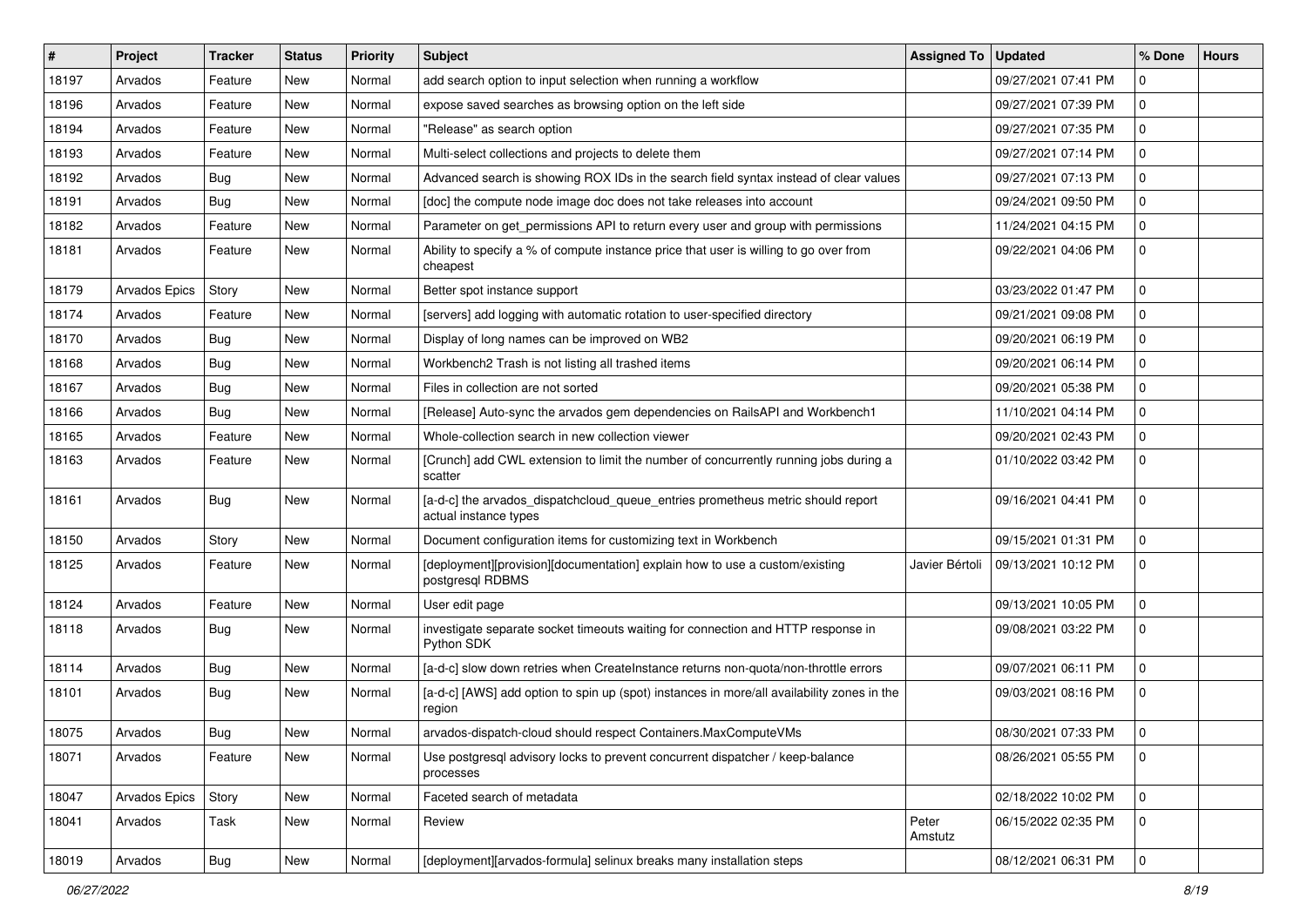| $\#$  | Project | <b>Tracker</b> | <b>Status</b> | <b>Priority</b> | <b>Subject</b>                                                                                                              | <b>Assigned To</b>  | <b>Updated</b>      | % Done      | <b>Hours</b> |
|-------|---------|----------------|---------------|-----------------|-----------------------------------------------------------------------------------------------------------------------------|---------------------|---------------------|-------------|--------------|
| 18016 | Arvados | <b>Bug</b>     | <b>New</b>    | Normal          | [api] remove unused last_used_at and last_used_by_ip_address columns on<br>api client authorizations table                  |                     | 08/12/2021 02:52 PM | $\Omega$    |              |
| 18011 | Arvados | Bug            | <b>New</b>    | Normal          | [packaging][centos7] systemctl daemon-reload should be run by the post-inst script<br>when upgrading packages on centos 7   |                     | 08/13/2021 12:07 AM | $\Omega$    |              |
| 18009 | Arvados | Bug            | <b>New</b>    | Normal          | [controller] always returns an empty "unsigned manifest text" field for collections                                         |                     | 08/11/2021 05:15 PM | $\Omega$    |              |
| 18008 | Arvados | Bug            | New           | Normal          | [api] regid not always being recorded in the api server log                                                                 |                     | 08/11/2021 05:06 PM | $\Omega$    |              |
| 18000 | Arvados | Bug            | <b>New</b>    | Normal          | [deduplicationreport] negative number in the "saved by Keep deduplication" report                                           |                     | 08/10/2021 01:27 PM | $\mathbf 0$ |              |
| 17993 | Arvados | Feature        | <b>New</b>    | Normal          | [deduplication-report] supports storage classes                                                                             |                     | 11/23/2021 09:26 PM | $\mathbf 0$ |              |
| 17988 | Arvados | Feature        | New           | Normal          | Enforce memory limits using Singularity $+$ cloud                                                                           |                     | 06/22/2022 02:55 PM | $\mathbf 0$ |              |
| 17981 | Arvados | Feature        | <b>New</b>    | Normal          | Hint to set properties on output collection based on workflow input or output parameter<br>values                           |                     | 08/05/2021 01:51 PM | $\Omega$    |              |
| 17969 | Arvados | Support        | <b>New</b>    | Normal          | Investigate plugins for redmine templates                                                                                   | Lucas Di<br>Pentima | 08/31/2021 07:29 PM | $\Omega$    |              |
| 17953 | Arvados | Story          | <b>New</b>    | Normal          | [api] Remove unused "node" object                                                                                           |                     | 11/23/2021 09:28 PM | $\mathbf 0$ |              |
| 17950 | Arvados | Task           | <b>New</b>    | Normal          | review 17949-add-bullseye                                                                                                   |                     | 07/29/2021 07:26 PM | $\mathbf 0$ |              |
| 17946 | Arvados | Feature        | New           | Normal          | design: add complex structures to structured vocabulary                                                                     |                     | 11/02/2021 05:12 PM | $\mathbf 0$ |              |
| 17945 | Arvados | Feature        | <b>New</b>    | Normal          | design: Add type checking to the structured vocabulary                                                                      |                     | 11/02/2021 05:13 PM | $\Omega$    |              |
| 17942 | Arvados | Bug            | <b>New</b>    | Normal          | [arv-mount] requests manifest text multiple times when mounting collection                                                  |                     | 08/09/2021 03:41 PM | $\mathbf 0$ |              |
| 17941 | Arvados | <b>Bug</b>     | <b>New</b>    | Normal          | [ws] memory management issues                                                                                               |                     | 08/09/2021 03:40 PM | $\Omega$    |              |
| 17940 | Arvados | Bug            | New           | Normal          | [controller] memory management issues                                                                                       |                     | 08/09/2021 03:40 PM | $\mathbf 0$ |              |
| 17938 | Arvados | <b>Bug</b>     | <b>New</b>    | Normal          | [deployment][arvados-formula] shell node centos-7 packages                                                                  | Javier Bértoli      | 07/23/2021 07:08 PM | $\mathbf 0$ |              |
| 17937 | Arvados | Bug            | New           | Normal          | [workbench] uploader is hardcoded to X-Keep-Desired-Replicas: 2                                                             |                     | 08/13/2021 04:40 AM | $\mathbf 0$ |              |
| 17931 | Arvados | Task           | <b>New</b>    | Normal          | Review                                                                                                                      | Lucas Di<br>Pentima | 08/05/2021 03:27 PM | $\Omega$    |              |
| 17919 | Arvados | Task           | <b>New</b>    | Normal          | investigate                                                                                                                 | Peter<br>Amstutz    | 06/22/2022 02:56 PM | $\Omega$    |              |
| 17918 | Arvados | Bug            | <b>New</b>    | Normal          | cwltool 'id' changes packing behavior                                                                                       | Peter<br>Amstutz    | 06/22/2022 02:56 PM | $\mathbf 0$ |              |
| 17910 | Arvados | Task           | <b>New</b>    | Normal          | investigate                                                                                                                 | Peter<br>Amstutz    | 01/19/2022 02:17 PM | $\Omega$    |              |
| 17909 | Arvados | Task           | <b>New</b>    | Normal          | investigate                                                                                                                 | Peter<br>Amstutz    | 06/22/2022 02:56 PM | $\Omega$    |              |
| 17878 | Arvados | <b>Bug</b>     | New           | Normal          | [container shell] confusing error "channel 3: bad ext data" when forwarding tcp traffic<br>into a container with API: false |                     | 07/08/2021 05:21 PM | $\mathbf 0$ |              |
| 17876 | Arvados | Task           | <b>New</b>    | Normal          | Review                                                                                                                      | Ward<br>Vandewege   | 06/22/2022 02:56 PM | $\mathbf 0$ |              |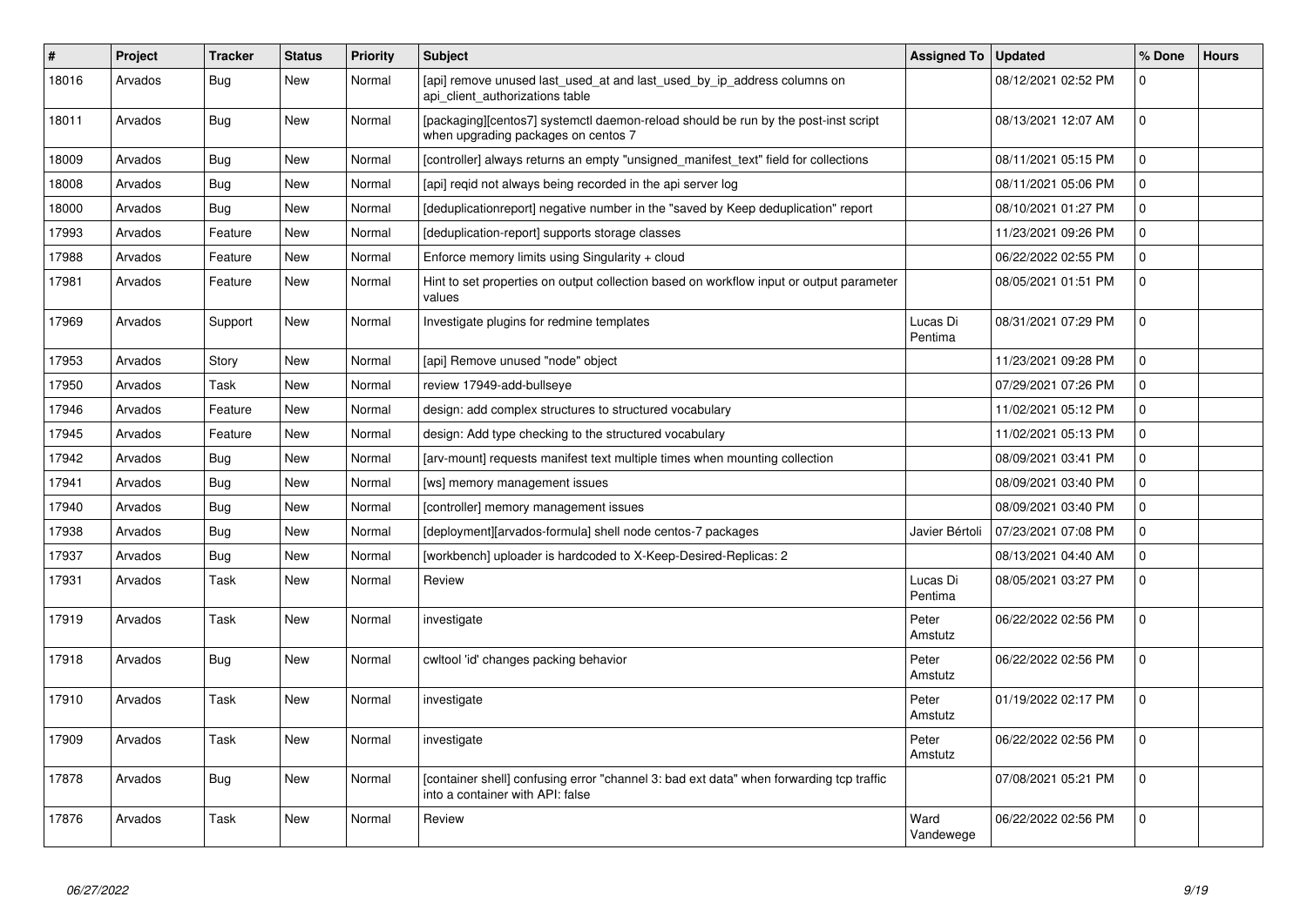| $\sharp$ | Project              | <b>Tracker</b> | <b>Status</b> | <b>Priority</b> | <b>Subject</b>                                                                                                                                | Assigned To       | <b>Updated</b>      | % Done      | <b>Hours</b> |
|----------|----------------------|----------------|---------------|-----------------|-----------------------------------------------------------------------------------------------------------------------------------------------|-------------------|---------------------|-------------|--------------|
| 17875    | Arvados              | Task           | New           | Normal          | Review                                                                                                                                        | Peter<br>Amstutz  | 06/22/2022 02:56 PM | $\mathbf 0$ |              |
| 17859    | Arvados              | Bug            | New           | Normal          | When @AutoSetupNewUsers: true@ new users' username is added as email                                                                          |                   | 08/02/2021 12:23 PM | 0           |              |
| 17849    | <b>Arvados Epics</b> | Story          | <b>New</b>    | Normal          | FUSE driver v2                                                                                                                                |                   | 05/09/2022 03:22 PM | 0           |              |
| 17846    | Arvados              | Bug            | New           | Normal          | [tutorial] inconsistencies/roadbumps                                                                                                          | Ward<br>Vandewege | 06/22/2022 02:56 PM | 0           |              |
| 17845    | Arvados              | Bug            | New           | Normal          | [tutorial] reuse is not working                                                                                                               |                   | 06/22/2022 02:56 PM | 0           |              |
| 17838    | Arvados              | Feature        | <b>New</b>    | Normal          | Create filter group from advanced search                                                                                                      |                   | 08/05/2021 03:27 PM | $\mathbf 0$ |              |
| 17827    | Arvados              | Feature        | New           | Normal          | [deployment][provision] rename the *_TAG variables to *_FORMULA_TAG                                                                           |                   | 06/21/2021 06:17 PM | 0           |              |
| 17826    | Arvados              | Feature        | <b>New</b>    | Normal          | Mark individual collections with permission to download through keep-web.                                                                     |                   | 08/10/2021 05:35 PM | 0           |              |
| 17814    | Arvados              | Feature        | New           | Normal          | Send "invite" or "friend request" to connect with other users                                                                                 |                   | 08/06/2021 09:51 PM | 0           |              |
| 17807    | Arvados              | Feature        | <b>New</b>    | Normal          | keep-web supports login flow                                                                                                                  |                   | 06/22/2022 03:32 PM | 0           |              |
| 17786    | Arvados              | Bug            | New           | Normal          | [deployment][webshell][shellinabox] centos 7's shellinabox is not pam-enabled                                                                 |                   | 07/09/2021 07:29 PM | $\mathbf 0$ |              |
| 17780    | Arvados              | <b>Bug</b>     | New           | Normal          | [a-d-c] when toggling UsePreemptibleInstances, existing containers that are runnable<br>generate lots of errors                               |                   | 07/06/2021 09:07 PM | $\mathbf 0$ |              |
| 17775    | Arvados              | <b>Bug</b>     | <b>New</b>    | Normal          | [a-d-c] the user should be able to see when preemptible nodes get shut down and the<br>running container requeued                             |                   | 12/14/2021 09:01 PM | $\mathbf 0$ |              |
| 17773    | Arvados              | Feature        | <b>New</b>    | Normal          | support token OIDC token introspection                                                                                                        |                   | 06/08/2021 05:21 PM | 0           |              |
| 17772    | Arvados              | Feature        | New           | Normal          | use subject identifier (username etc) in "identity_url" instead of "email" for login                                                          |                   | 01/31/2022 04:22 PM | 0           |              |
| 17771    | Arvados              | <b>Bug</b>     | New           | Normal          | [a-d-c] when a cluster supports preemptible nodes, there should be a knob to allow the<br>user to choose the use of preemptible nodes, or not |                   | 07/06/2021 09:08 PM | $\mathbf 0$ |              |
| 17768    | Arvados              | Feature        | <b>New</b>    | Normal          | Special file/path in collection that indicates a folder shouldn't be expanded by default                                                      |                   | 06/07/2021 02:45 PM | 0           |              |
| 17764    | Arvados              | <b>Bug</b>     | New           | Normal          | [arv-put] progress update does not refresh frequently enough                                                                                  |                   | 07/06/2021 09:08 PM | 0           |              |
| 17759    | Arvados              | <b>Bug</b>     | <b>New</b>    | Normal          | [Keep] azure blob driver 404 errors are weird                                                                                                 |                   | 07/06/2021 09:08 PM | $\mathbf 0$ |              |
| 17751    | Arvados              | Feature        | New           | Normal          | [arvados-dispatch-cloud] expose rate-limiting condition in metrics                                                                            | Nico César        | 06/02/2021 08:02 PM | 0           |              |
| 17746    | Arvados              | <b>Bug</b>     | New           | Normal          | Long lines in the WB2 logs are wrapped messing up the viewport                                                                                |                   | 06/01/2021 09:50 PM | 0           |              |
| 17745    | Arvados              | <b>Bug</b>     | New           | Normal          | [config] arvados-server config-dump with ec2 driver has confusing output                                                                      |                   | 07/06/2021 09:08 PM | 0           |              |
| 17741    | Arvados              | <b>Bug</b>     | New           | Normal          | Golang SDK CollectionFileSystem uses time.Now() as default Last-Modified for all<br>collections identified by portable data hash              |                   | 06/04/2021 03:30 PM | $\mathbf 0$ |              |
| 17718    | Arvados              | Story          | New           | Normal          | Standalone JWT token support for OIDC                                                                                                         |                   | 06/08/2021 05:21 PM | $\mathbf 0$ |              |
| 17701    | Arvados Epics        | Story          | New           | Normal          | WB2 usable on small screens / mobile                                                                                                          |                   | 02/18/2022 10:01 PM | $\mathbf 0$ |              |
| 17694    | Arvados              | Feature        | New           | Normal          | [Keep][keep-web] improve observability of buffer cache                                                                                        |                   | 05/18/2021 08:32 PM | 0           |              |
| 17693    | Arvados              | Feature        | New           | Normal          | [keep-web] Improve cache efficiency for a mix of fast and slow clients                                                                        |                   | 05/18/2021 08:20 PM | 0           |              |
| 17684    | Arvados              | Feature        | New           | Normal          | [deployment][arvados-formula] add sudo examples to use arvados as a pam source for<br>shell nodes                                             |                   | 07/06/2021 09:11 PM | $\mathbf 0$ |              |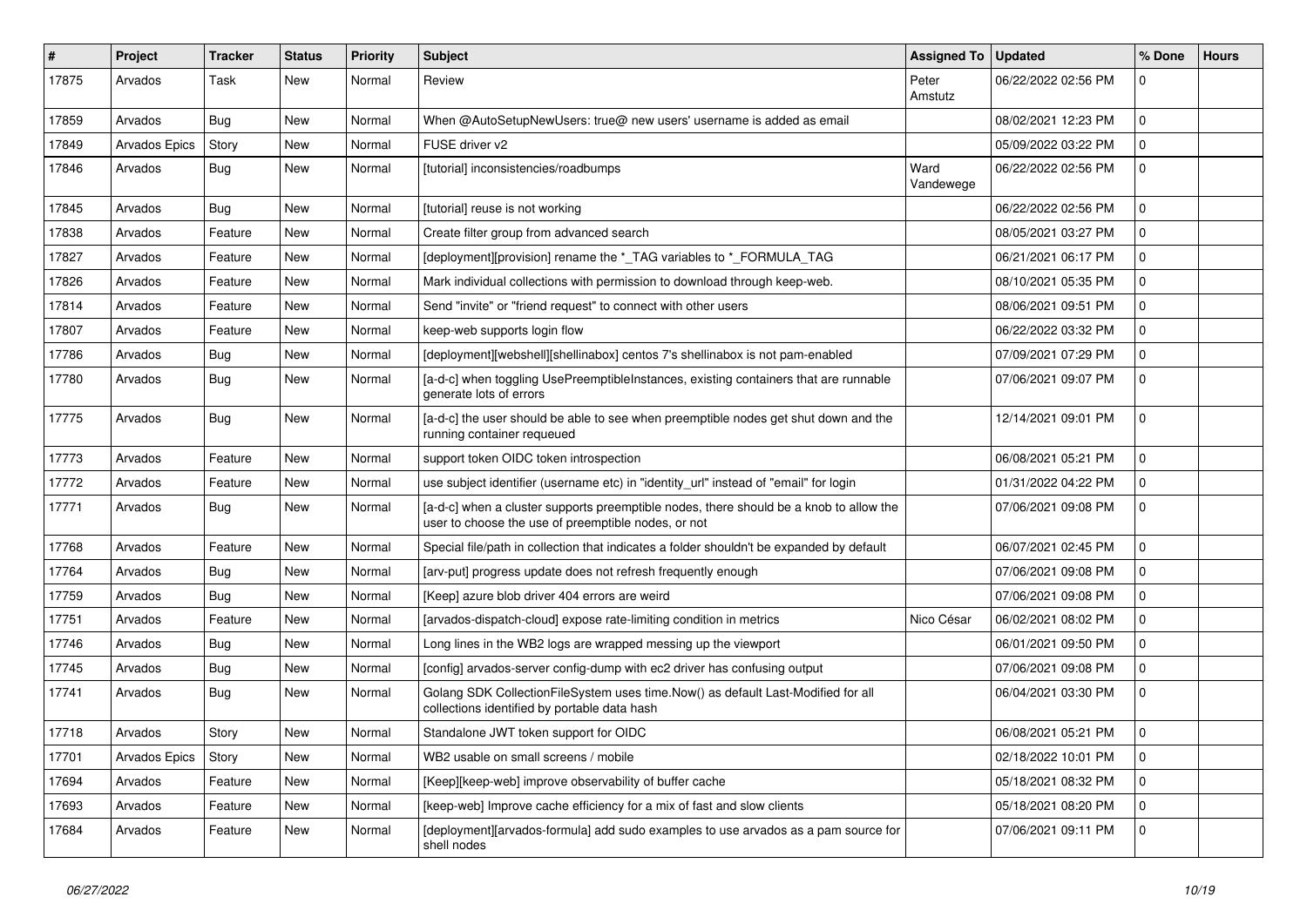| #     | <b>Project</b>         | <b>Tracker</b> | <b>Status</b> | <b>Priority</b> | <b>Subject</b>                                                                                                           | <b>Assigned To</b> | <b>Updated</b>      | % Done       | <b>Hours</b> |
|-------|------------------------|----------------|---------------|-----------------|--------------------------------------------------------------------------------------------------------------------------|--------------------|---------------------|--------------|--------------|
| 17681 | Arvados                | Bug            | <b>New</b>    | Normal          | [controller] seems to have a really long timeout for its db connection                                                   |                    | 06/08/2021 05:52 PM | $\mathbf 0$  |              |
| 17674 | Arvados                | <b>Bug</b>     | <b>New</b>    | Normal          | add profiling infrastructure to Rails API server                                                                         |                    | 06/08/2021 05:53 PM | $\Omega$     |              |
| 17613 | Arvados                | Feature        | New           | Normal          | 'created by uuid" field                                                                                                  |                    | 05/05/2021 03:49 PM | $\mathbf{0}$ |              |
| 17597 | Arvados                | <b>Bug</b>     | <b>New</b>    | Normal          | [keep-web] Improve error response when AnonymousUserToken not configured and<br>no token provided by client              |                    | 04/28/2021 06:24 PM | $\mathbf 0$  |              |
| 17586 | Arvados                | Feature        | <b>New</b>    | Normal          | Merge collections                                                                                                        |                    | 04/26/2021 02:32 PM | $\Omega$     |              |
| 17584 | Arvados                | <b>Bug</b>     | <b>New</b>    | Normal          | Permission dialog should indicate that permissions are inherited                                                         |                    | 04/26/2021 02:11 PM | $\Omega$     |              |
| 17581 | Arvados                | Feature        | <b>New</b>    | Normal          | Improvement: hierarchy in workflow selection in WB2                                                                      |                    | 04/23/2021 01:56 PM | $\mathbf 0$  |              |
| 17580 | Arvados                | <b>Bug</b>     | <b>New</b>    | Normal          | multi-select for inputs in workflow doesn't work anymore                                                                 |                    | 04/23/2021 01:55 PM | $\mathbf{0}$ |              |
| 17578 | Arvados                | Bug            | <b>New</b>    | Normal          | Global search results presentation in WB2                                                                                |                    | 04/23/2021 01:51 PM | $\mathbf{0}$ |              |
| 17577 | Arvados                | <b>Bug</b>     | <b>New</b>    | Normal          | Current description not shown under Edit Project                                                                         |                    | 04/22/2021 06:55 AM | $\mathbf 0$  |              |
| 17576 | Arvados                | <b>Bug</b>     | <b>New</b>    | Normal          | Copy collection link includes style                                                                                      |                    | 04/22/2021 06:54 AM | $\mathbf 0$  |              |
| 17575 | Arvados                | Bug            | <b>New</b>    | Normal          | "Shared with me" Tree keeps expanding even if I closed it intentionally                                                  |                    | 04/22/2021 06:51 AM | $\mathbf 0$  |              |
| 17561 | Arvados                | <b>Bug</b>     | New           | Normal          | [arvados-dispatch-cloud] inst.SetTags() and inst.Destroy() should respect rate-limiting<br>responses from cloud provider |                    | 06/02/2021 08:02 PM | $\mathbf 0$  |              |
| 17557 | Arvados                | Task           | <b>New</b>    | Normal          | Review                                                                                                                   |                    | 07/07/2021 06:59 PM | $\Omega$     |              |
| 17554 | Arvados                | Task           | <b>New</b>    | Normal          | Review                                                                                                                   |                    | 07/07/2021 06:59 PM | $\Omega$     |              |
| 17536 | Arvados                | Task           | <b>New</b>    | Normal          | Review                                                                                                                   | Peter<br>Amstutz   | 04/28/2021 03:55 PM | $\mathbf 0$  |              |
| 17520 | Arvados                | Feature        | <b>New</b>    | Normal          | Option to delete a container and all associated child containers, logs and outputs.                                      |                    | 04/07/2021 03:17 PM | $\mathbf{0}$ |              |
| 17519 | Arvados<br>Workbench 2 | Task           | <b>New</b>    | Normal          | Update workbench1's link from the "Current token" dialog to take the user directly to<br>wb2's "Get API token" dialog.   |                    | 07/06/2021 09:08 PM | $\mathbf 0$  |              |
| 17518 | Arvados<br>Workbench 2 | Feature        | New           | Normal          | Workbench2 lets users auto-login and access dialogs through direct links                                                 |                    | 07/06/2021 09:08 PM | $\mathbf 0$  |              |
| 17510 | Arvados                | Feature        | <b>New</b>    | Normal          | Create filter group based on an advanced search query in the UI                                                          |                    | 09/10/2021 01:33 PM | $\mathbf{0}$ |              |
| 17494 | Arvados                | <b>Bug</b>     | <b>New</b>    | Normal          | Still updating users from login cluster when nothing changed                                                             |                    | 03/22/2021 04:00 PM | $\mathbf 0$  |              |
| 17490 | Arvados                | Feature        | <b>New</b>    | Normal          | [workbench2] make filter groups creatable/editable                                                                       |                    | 07/06/2021 09:08 PM | $\mathbf 0$  |              |
| 17483 | Arvados                | Task           | <b>New</b>    | Normal          | Review                                                                                                                   |                    | 04/14/2021 07:47 PM | $\mathbf 0$  |              |
| 17478 | Arvados                | Story          | <b>New</b>    | Normal          | Port Rails controller and integration tests for Groups to controller                                                     |                    | 06/08/2021 05:55 PM | $\mathbf{0}$ |              |
| 17477 | Arvados                | Task           | <b>New</b>    | Normal          | document arv-bash                                                                                                        |                    | 03/17/2021 02:47 PM | $\mathbf{0}$ |              |
| 17468 | Arvados                | Feature        | <b>New</b>    | Normal          | [controller] Skip repetitive OIDC UserInfo calls if access token validates as an ID token                                |                    | 07/06/2021 09:11 PM | $\mathbf{0}$ |              |
| 17461 | Arvados                | Feature        | <b>New</b>    | Normal          | Flag to make turn file format mismatches from an error to a warning                                                      | Jiayong Li         | 04/14/2021 07:47 PM | $\mathbf{0}$ |              |
| 17459 | Arvados                | Task           | <b>New</b>    | Normal          | Review                                                                                                                   | Peter<br>Amstutz   | 02/23/2022 03:13 PM | $\Omega$     |              |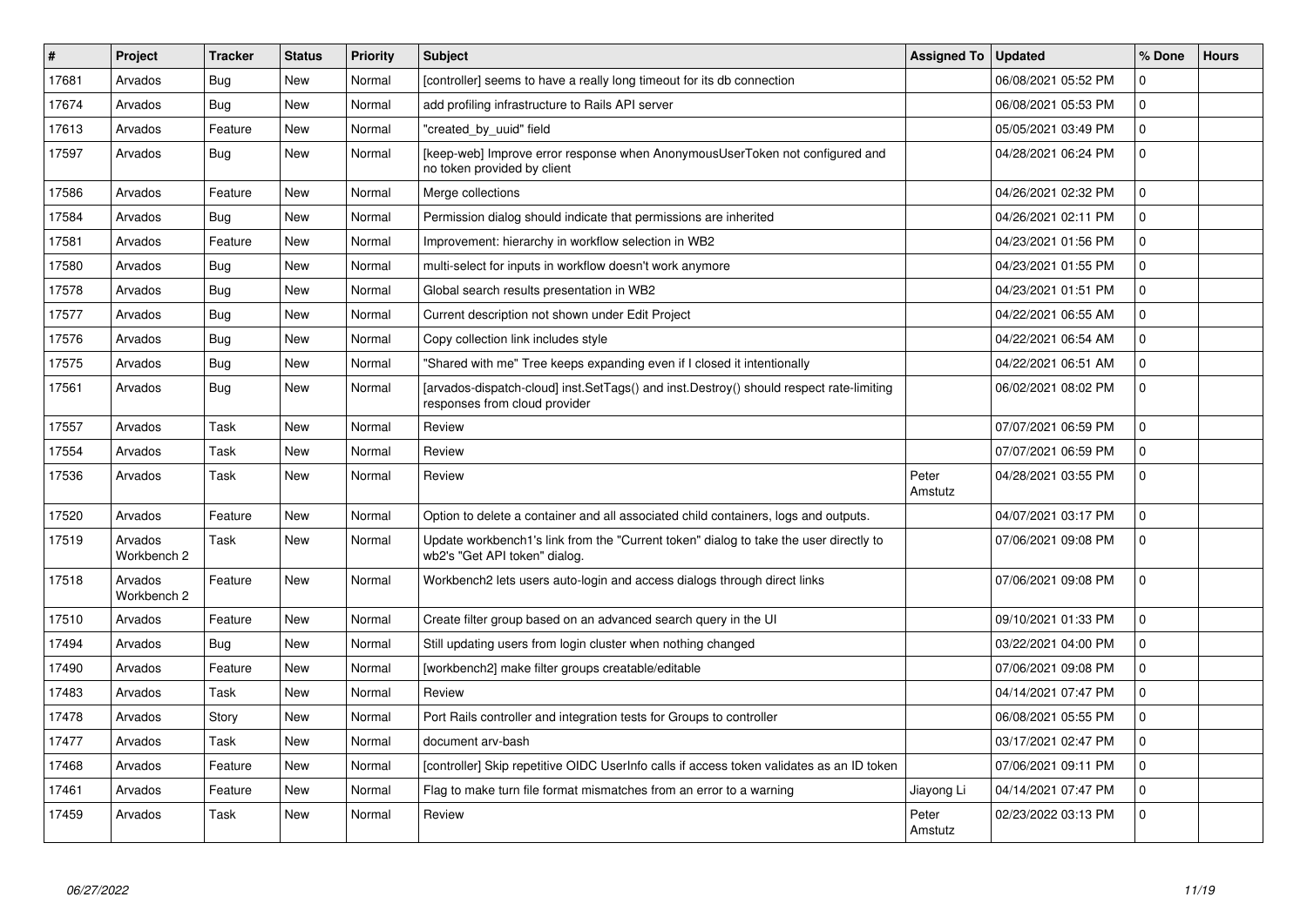| #     | Project                | <b>Tracker</b> | <b>Status</b> | <b>Priority</b> | <b>Subject</b>                                                                                                                      | Assigned To   Updated |                     | % Done       | <b>Hours</b> |
|-------|------------------------|----------------|---------------|-----------------|-------------------------------------------------------------------------------------------------------------------------------------|-----------------------|---------------------|--------------|--------------|
| 17456 | Arvados                | Task           | <b>New</b>    | Normal          | Review                                                                                                                              | Peter<br>Amstutz      | 05/04/2022 03:19 PM | $\mathbf 0$  |              |
| 17434 | Arvados                | <b>Bug</b>     | <b>New</b>    | High            | project not shown in hierarchy on the left of wb2                                                                                   |                       | 03/15/2021 02:35 PM | 0            |              |
| 17433 | Arvados                | <b>Bug</b>     | New           | Normal          | Long picklists hide typing field in WB2                                                                                             |                       | 03/01/2021 09:06 PM | 0            |              |
| 17428 | Arvados                | <b>Bug</b>     | New           | Normal          | [deployment] arvados-api-server fails to re-install/upgrade if the postgresql-client and<br>the server versions differ              |                       | 07/06/2021 09:08 PM | 0            |              |
| 17424 | Arvados                | <b>Bug</b>     | <b>New</b>    | Normal          | [API] group contents endpoint edge cases with filter on uuid                                                                        |                       | 03/08/2021 08:48 PM | $\mathbf 0$  |              |
| 17420 | Arvados                | Support        | New           | Normal          | Review Lon's cwltool PR                                                                                                             | Peter<br>Amstutz      | 09/15/2021 03:16 PM | 0            |              |
| 17416 | Arvados<br>Workbench 2 | <b>Bug</b>     | New           | Normal          | Make sure dev packages don't get included when making the production build                                                          |                       | 02/19/2021 07:45 PM | 0            |              |
| 17413 | Arvados                | <b>Bug</b>     | New           | Normal          | [arv-mount] Exit (instead of undefined behavior) after unhandled exception                                                          |                       | 07/06/2021 09:08 PM | 0            |              |
| 17412 | Arvados                | Task           | <b>New</b>    | Normal          | Review                                                                                                                              | Peter<br>Amstutz      | 05/26/2021 04:42 PM | 0            |              |
| 17410 | Arvados                | Task           | <b>New</b>    | Normal          | Review                                                                                                                              | Peter<br>Amstutz      | 03/03/2021 06:51 PM | $\mathbf{0}$ |              |
| 17401 | Arvados                | Feature        | New           | Normal          | VS code plugin for Arvados                                                                                                          |                       | 02/18/2021 04:27 PM | $\mathbf 0$  |              |
| 17400 | Arvados<br>Workbench 2 | Bug            | New           | Normal          | Directly shared collections are displayed as "read-only"                                                                            |                       | 02/17/2021 10:37 PM | $\mathbf 0$  |              |
| 17396 | Arvados                | <b>Bug</b>     | New           | High            | Favorites copy dialog further issues                                                                                                |                       | 02/16/2021 10:31 PM | 0            |              |
| 17381 | Arvados                | <b>Bug</b>     | New           | Normal          | [playground] [wb2] add a redirect                                                                                                   |                       | 02/12/2021 04:34 PM | 0            |              |
| 17358 | Arvados                | <b>Bug</b>     | <b>New</b>    | Normal          | [wb2] mis-placed label?                                                                                                             |                       | 07/06/2021 09:08 PM | 0            |              |
| 17357 | Arvados                | <b>Bug</b>     | New           | Normal          | [wb2] ssh keys for admin user list all of them (in the user tab)                                                                    |                       | 07/06/2021 09:08 PM | 0            |              |
| 17354 | Arvados                | Feature        | New           | Normal          | Be able to inject additional documentation text into WebDAV/s3 info dialog                                                          |                       | 02/09/2021 03:51 PM | 0            |              |
| 17348 | Arvados                | Story          | New           | Normal          | Example workflow template which streams data from S3 in first step, does some<br>computation steps, and uploads results back to S3. |                       | 02/05/2021 06:02 PM | 0            |              |
| 17347 | Arvados                | Bug            | New           | Normal          | crunch-run -- list fatal error out of memory                                                                                        |                       | 02/05/2021 05:22 PM | $\mathbf 0$  |              |
| 17345 | Arvados                | <b>Bug</b>     | New           | Normal          | [boot] handle dependency upgrades better in "arvados-package build"                                                                 |                       | 07/06/2021 09:12 PM | 0            |              |
| 17344 | Arvados                | Story          | New           | Normal          | [boot] Make arvados-server-easy package suitable for demo use case                                                                  | Tom Clegg             | 07/06/2021 09:12 PM | 0            |              |
| 17327 | Arvados                | Feature        | New           | Normal          | Go codegen for reading/writing CWL                                                                                                  | Nico César            | 03/03/2021 06:51 PM | 0            |              |
| 17326 | Arvados                | Task           | New           | Normal          | Review                                                                                                                              | Lucas Di<br>Pentima   | 03/17/2021 03:55 PM |              |              |
| 17320 | Arvados                | Support        | New           | Normal          | Explain what additonal configuration is needed for provision.sh to go to production                                                 | Peter<br>Amstutz      | 05/26/2021 04:42 PM | 0            |              |
| 17314 | Arvados                | Bug            | New           | Normal          | [API] [controller] [Workbench] 404 on foreign user UUID in admin interface                                                          |                       | 07/06/2021 09:08 PM | $\mathbf 0$  |              |
| 17313 | Arvados                | Feature        | New           | Normal          | [Documentation] improve federation documentation                                                                                    | Ward<br>Vandewege     | 03/17/2021 03:55 PM | $\mathbf 0$  |              |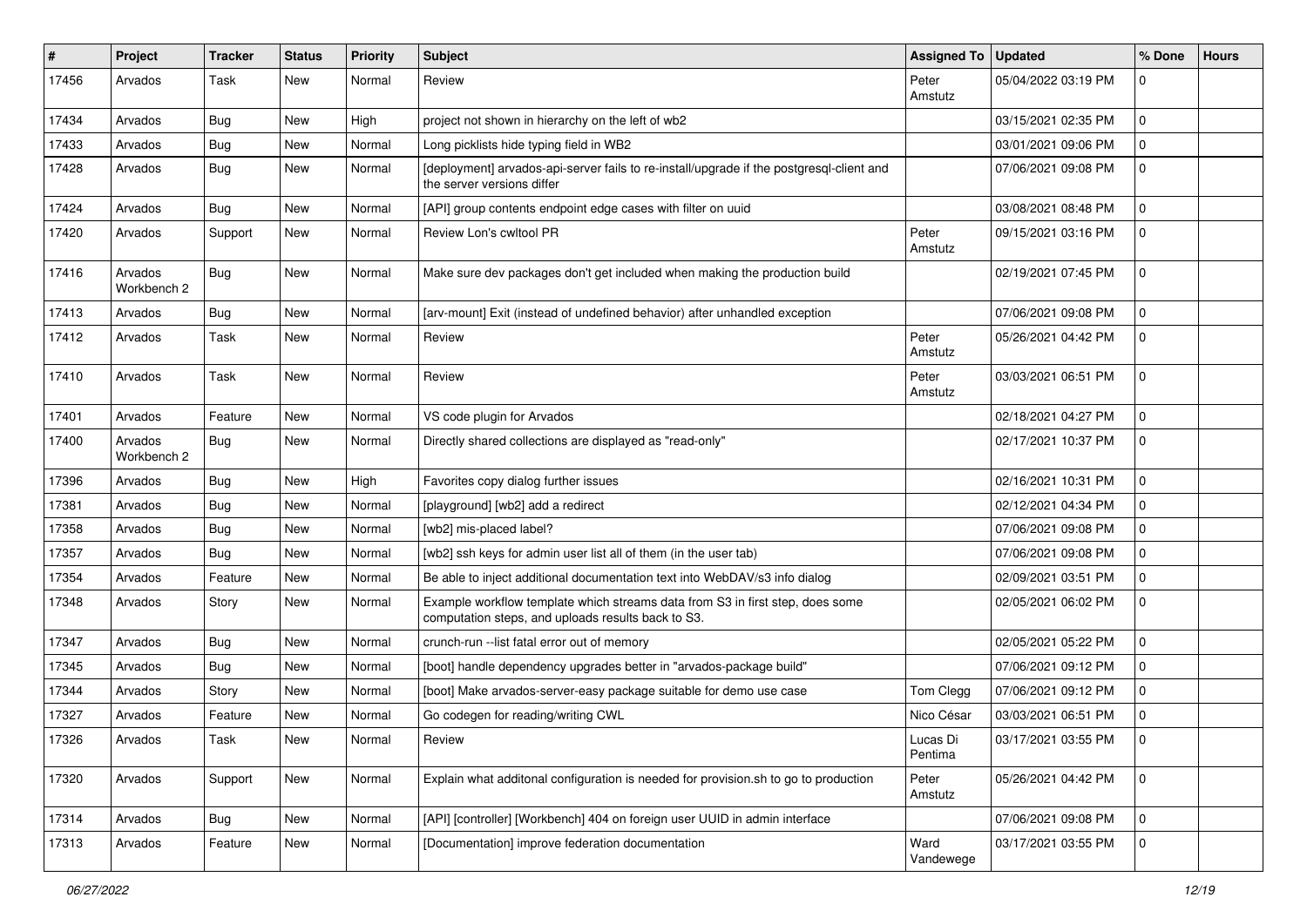| $\#$  | Project                | <b>Tracker</b> | <b>Status</b> | <b>Priority</b> | Subject                                                                     | <b>Assigned To</b> | <b>Updated</b>      | % Done              | <b>Hours</b> |
|-------|------------------------|----------------|---------------|-----------------|-----------------------------------------------------------------------------|--------------------|---------------------|---------------------|--------------|
| 17310 | Arvados                | Feature        | <b>New</b>    | Normal          | SAML support                                                                |                    | 02/01/2021 06:49 PM | 0                   |              |
| 17309 | Arvados                | Feature        | <b>New</b>    | Normal          | Keep "Shared with me" collapsed unless opened manually                      |                    | 02/01/2021 04:58 PM | 0                   |              |
| 17304 | Arvados                | Feature        | <b>New</b>    | Normal          | Allow setting properties on processes                                       |                    | 01/29/2021 04:59 PM | 0                   |              |
| 17303 | Arvados                | Feature        | <b>New</b>    | Normal          | List properties and allow filtering by them in the project listings         |                    | 01/29/2021 04:57 PM | $\mathsf{O}\xspace$ |              |
| 17300 | Arvados                | <b>Bug</b>     | <b>New</b>    | High            | array of array of File causes 'NoneType' object has no attribute 'resolved' |                    | 01/29/2021 02:19 PM | 0                   |              |
| 17292 | Arvados                | Feature        | <b>New</b>    | Normal          | Merging collections feature                                                 |                    | 01/25/2021 05:00 PM | 0                   |              |
| 17291 | Arvados                | <b>Bug</b>     | <b>New</b>    | Normal          | Copy selected to collection issue                                           |                    | 01/25/2021 04:59 PM | $\mathbf 0$         |              |
| 17283 | Arvados                | Task           | New           | Normal          | Review                                                                      | Ward<br>Vandewege  | 03/04/2021 08:13 PM | $\mathbf 0$         |              |
| 17277 | Arvados                | Task           | <b>New</b>    | Normal          | Make sure machine is configured to respond for that virtual host            | Ward<br>Vandewege  | 02/24/2021 07:45 PM | $\mathbf 0$         |              |
| 17275 | Arvados                | Bug            | <b>New</b>    | Normal          | Move Go Arvados RPC module into Go SDK & migrate to new API                 |                    | 01/20/2021 04:36 PM | $\mathsf{O}\xspace$ |              |
| 17274 | Arvados                | Story          | <b>New</b>    | Normal          | Add "viewer.commonwl.org" DNS alias                                         | Peter<br>Amstutz   | 02/24/2021 07:45 PM | 0                   |              |
| 17272 | Arvados                | Story          | <b>New</b>    | Normal          | Doc site feedback                                                           |                    | 01/20/2021 04:44 PM | $\mathbf{0}$        |              |
| 17261 | Arvados                | Feature        | New           | Normal          | Determine ownership of objects within wb2                                   |                    | 01/19/2021 06:29 PM | $\mathbf 0$         |              |
| 17251 | Arvados                | Feature        | <b>New</b>    | Normal          | Investigate mypyc for arvados-cwl-runner                                    |                    | 01/08/2021 03:56 PM | 0                   |              |
| 17244 | Arvados                | Bug            | <b>New</b>    | Normal          | Make sure cgroupsV2 works with Arvados                                      |                    | 01/19/2021 06:43 PM | 0                   |              |
| 17232 | Arvados                | Support        | <b>New</b>    | Normal          | add example of readRDS() to arvadosR help                                   |                    | 11/09/2021 07:58 PM | 0                   |              |
| 17214 | Arvados                | Story          | <b>New</b>    | Normal          | Investigate using tracing                                                   |                    | 01/19/2021 06:30 PM | 0                   |              |
| 17207 | <b>Arvados Epics</b>   | Story          | <b>New</b>    | Normal          | External access to web services running in containers                       |                    | 05/09/2022 03:20 PM | $\mathbf 0$         |              |
| 17206 | Arvados                | Feature        | <b>New</b>    | Normal          | crunch-run reverse proxies HTTP requests to container                       |                    | 01/19/2021 07:00 PM | 0                   |              |
| 17195 | Arvados<br>Workbench 2 | <b>Bug</b>     | New           | Normal          | workbench2/static/js/main.ad432f16.js has c97qk.arvadosapi.com hardcoded    |                    | 12/05/2020 07:41 PM | 0                   |              |
| 17194 | Arvados                | Feature        | <b>New</b>    | Normal          | support Amazon Linux                                                        |                    | 12/04/2020 07:54 PM | $\mathbf 0$         |              |
| 17186 | Arvados                | Bug            | <b>New</b>    | Normal          | [dispatch] broken node logs should also be copied to a-d-c logs             |                    | 12/02/2020 05:49 PM | 0                   |              |
| 17185 | Arvados                | Feature        | <b>New</b>    | Normal          | [adc] add broken node metrics                                               | Tom Clegg          | 04/28/2021 01:37 PM | 0                   |              |
| 17181 | Arvados                | Task           | <b>New</b>    | Normal          | <b>Talk to Michael</b>                                                      |                    | 12/15/2020 06:20 PM | 0                   |              |
| 17178 | Arvados                | Feature        | <b>New</b>    | Normal          | Render live graphs of container crunchstat in wb2                           |                    | 01/18/2022 09:46 PM | $\mathbf 0$         |              |
| 17174 | Arvados                | Feature        | New           | Normal          | Menu item ordering                                                          |                    | 12/01/2020 09:29 PM | $\mathbf 0$         |              |
| 17172 | Arvados                | Feature        | <b>New</b>    | Normal          | Stale-while-revalidate caching strategy for requests                        |                    | 12/01/2020 07:04 PM | $\mathbf 0$         |              |
| 17160 | Arvados                | <b>Bug</b>     | <b>New</b>    | Normal          | [packaging] upgrade run_upload_packages.py to use twine for upload to PyPI  |                    | 11/23/2020 04:28 PM | $\mathbf 0$         |              |
| 17159 | Arvados                | <b>Bug</b>     | New           | Normal          | [build] make build-packages-python-ruby run on a Jenkins satellite          |                    | 11/23/2020 04:25 PM | $\mathbf 0$         |              |
| 17158 | Arvados                | <b>Bug</b>     | New           | Normal          | Cannot execute a registered CommandLineTool, only Workflow                  |                    | 11/23/2020 04:20 PM | $\mathbf 0$         |              |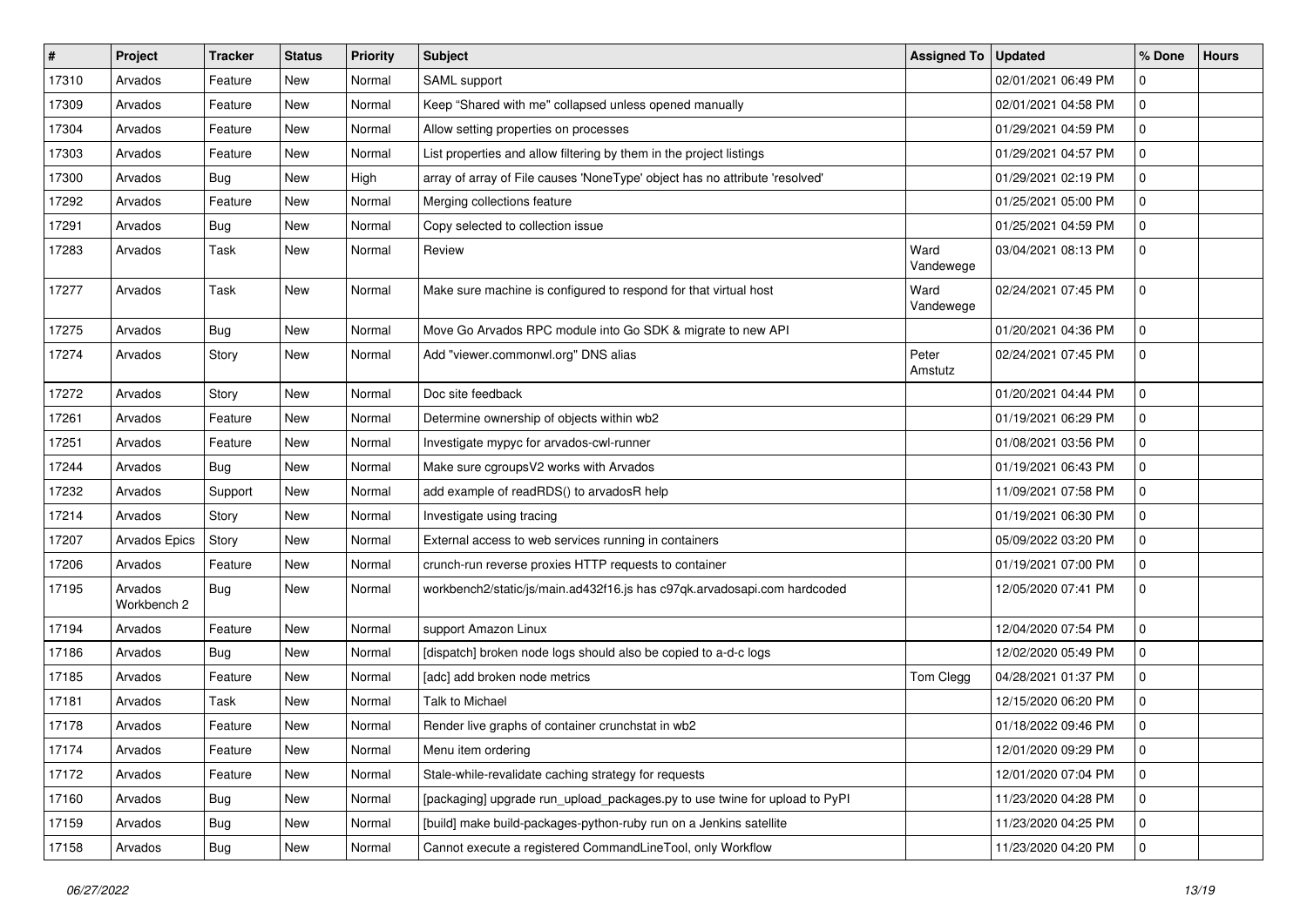| #     | Project                | <b>Tracker</b> | <b>Status</b> | <b>Priority</b> | <b>Subject</b>                                                                                                   | <b>Assigned To</b>  | <b>Updated</b>      | % Done      | <b>Hours</b> |
|-------|------------------------|----------------|---------------|-----------------|------------------------------------------------------------------------------------------------------------------|---------------------|---------------------|-------------|--------------|
| 17157 | Arvados                | <b>Bug</b>     | <b>New</b>    | Normal          | Workbench should have all collection updates result in new versions                                              |                     | 11/23/2020 04:22 PM | 0           |              |
| 17153 | Arvados                | Bug            | <b>New</b>    | Normal          | Displays "Your project is empty." instead of "Nothing matched the search" when a<br>search doesn't find anything |                     | 11/19/2020 08:16 PM | $\mathbf 0$ |              |
| 17149 | Arvados                | Feature        | <b>New</b>    | Normal          | Checkpoint / snapshot to support migrating tasks when more memory is needed                                      |                     | 11/19/2020 10:42 AM | $\mathbf 0$ |              |
| 17148 | Arvados                | Feature        | <b>New</b>    | Normal          | add logging middleware to lib/cmd                                                                                |                     | 06/07/2021 02:42 PM | $\mathbf 0$ |              |
| 17116 | Arvados                | Story          | <b>New</b>    | Normal          | Consider excluding api_client_authorization from audit logs by default.                                          |                     | 11/16/2020 04:23 PM | $\mathbf 0$ |              |
| 17112 | Arvados                | Feature        | <b>New</b>    | Normal          | Store unsigned collection manifests in keep                                                                      |                     | 11/13/2020 10:40 PM | $\mathbf 0$ |              |
| 17110 | Arvados                | Feature        | <b>New</b>    | Normal          | Container reuse on sub-workflows and chunks of scatter inputs                                                    |                     | 11/13/2020 03:54 PM | $\mathbf 0$ |              |
| 17104 | Arvados                | Feature        | <b>New</b>    | Normal          | Feature to toggle "detailed rows" in project view                                                                |                     | 11/30/2020 05:42 PM | $\mathbf 0$ |              |
| 17100 | Arvados                | Feature        | <b>New</b>    | Normal          | Audit logs should include current/logged in user                                                                 |                     | 11/09/2020 04:37 PM | 0           |              |
| 17089 | Arvados                | Task           | <b>New</b>    | Normal          | Review                                                                                                           | Lucas Di<br>Pentima | 02/02/2021 06:32 PM | $\mathbf 0$ |              |
| 17074 | Arvados                | Bug            | <b>New</b>    | Normal          | Use count=none & keyset paging                                                                                   |                     | 11/03/2020 09:15 PM | $\mathbf 0$ |              |
| 17073 | Arvados                | <b>Bug</b>     | <b>New</b>    | Normal          | Permission links originating from users should only update that user                                             | Peter<br>Amstutz    | 02/02/2021 06:32 PM | $\mathbf 0$ |              |
| 17070 | Arvados                | Feature        | <b>New</b>    | Normal          | [packaging][centos] build packages for centos8                                                                   |                     | 07/06/2021 09:12 PM | 0           |              |
| 17041 | Arvados                | <b>Bug</b>     | <b>New</b>    | Normal          | Upload doesn't work on arvbox-demo                                                                               |                     | 10/22/2020 08:05 PM | 0           |              |
| 17038 | Arvados                | Feature        | <b>New</b>    | Normal          | [controller] Option to request additional scopes, and verify additional claims, during<br>OpenID Connect auth    |                     | 05/19/2021 09:04 PM | $\mathbf 0$ |              |
| 17037 | Arvados                | Feature        | <b>New</b>    | Normal          | [controller] Improve use of given_name/family_name fields for generic OpenID<br>Connect providers                |                     | 10/21/2020 05:33 PM | $\mathbf 0$ |              |
| 17005 | Arvados                | Bug            | <b>New</b>    | Normal          | CWL v1.2 Conformance test 83 failed twice on the new Arvados Playground                                          |                     | 10/14/2020 04:19 PM | $\mathbf 0$ |              |
| 17001 | Arvados Epics          | Story          | <b>New</b>    | Normal          | WGS Demo Works in WB2 and Is Updated to Reflect WB2 Features                                                     |                     | 06/01/2022 02:34 PM | $\mathbf 0$ |              |
| 16975 | Arvados                | Feature        | <b>New</b>    | Normal          | Direct navigation to federated objects                                                                           |                     | 11/03/2020 08:50 PM | 0           |              |
| 16973 | Arvados                | <b>Bug</b>     | <b>New</b>    | Normal          | No "disable re-use" option when running a newly registered workflow                                              |                     | 10/07/2020 06:46 PM | $\mathbf 0$ |              |
| 16972 | Arvados                | Bug            | <b>New</b>    | Normal          | Container request page doesn't refresh                                                                           |                     | 10/07/2020 06:33 PM | $\mathbf 0$ |              |
| 16970 | Arvados                | <b>Bug</b>     | <b>New</b>    | Normal          | "Shared" option in sharing dialog is confusing                                                                   |                     | 10/07/2020 06:30 PM | $\mathbf 0$ |              |
| 16969 | Arvados<br>Workbench 2 | Bug            | New           | Normal          | User with can manage access can drop own permissions by making "private"                                         |                     | 09/10/2021 01:33 PM | $\mathbf 0$ |              |
| 16964 | Arvados                | Task           | <b>New</b>    | Normal          | Review                                                                                                           | Peter<br>Amstutz    | 07/15/2021 06:55 PM | $\mathbf 0$ |              |
| 16943 | Arvados Epics          | Story          | New           | Normal          | WB2 Descriptions, project & collection operations                                                                |                     | 06/01/2022 02:18 PM | $\mathbf 0$ |              |
| 16933 | Arvados                | <b>Bug</b>     | New           | Normal          | [login federation] post-trashing collection UX bug                                                               |                     | 09/30/2020 04:49 PM | $\mathbf 0$ |              |
| 16932 | Arvados                | Bug            | New           | Normal          | [login federation] trashing collections: snackbar issues                                                         |                     | 10/02/2020 03:31 PM | $\mathbf 0$ |              |
| 16931 | Arvados                | <b>Bug</b>     | New           | Normal          | [login federation] Not Found modal when looking at trashed collection                                            |                     | 09/30/2020 04:39 PM | $\mathsf 0$ |              |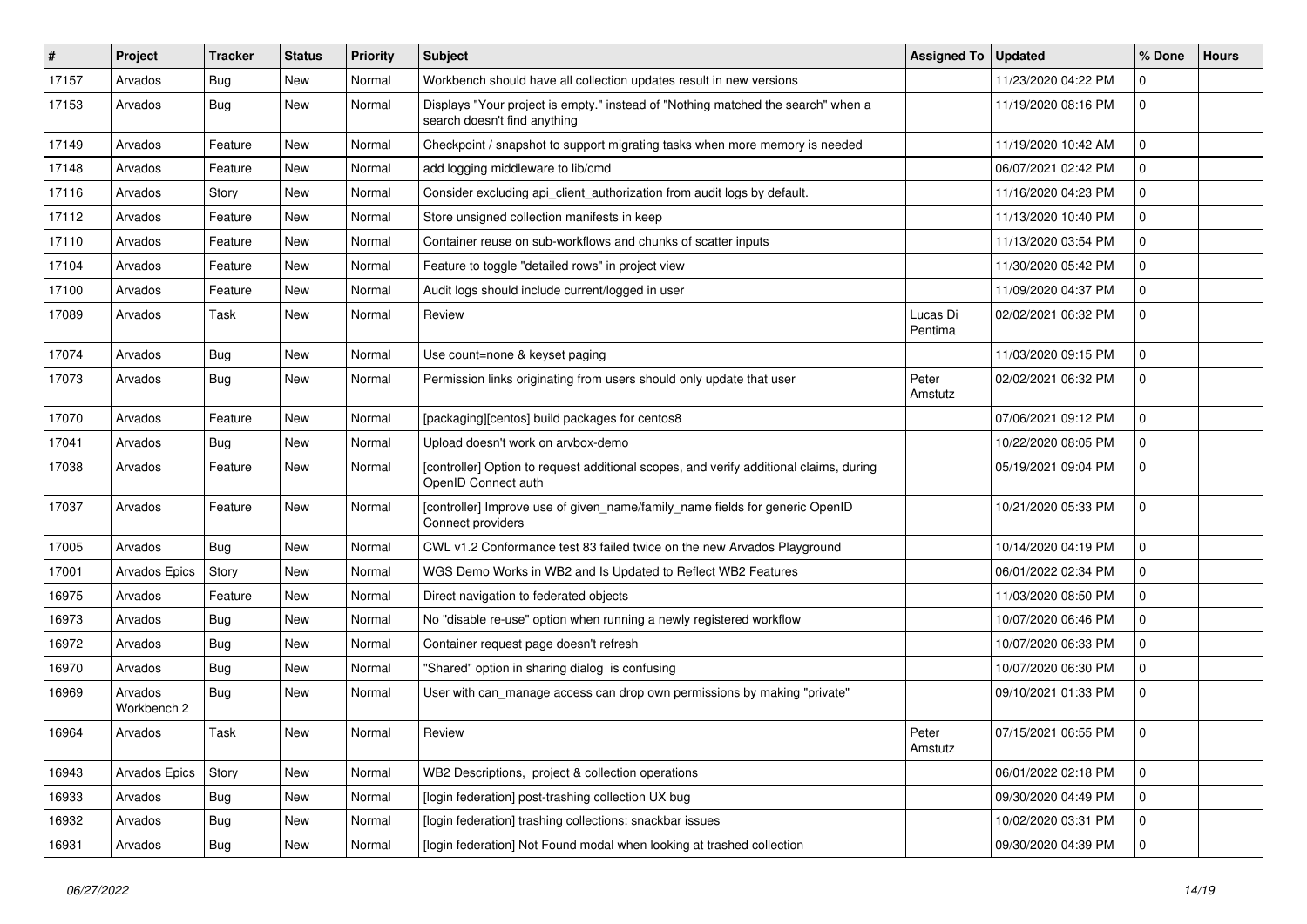| #     | Project       | <b>Tracker</b> | <b>Status</b> | <b>Priority</b> | <b>Subject</b>                                                                                    | Assigned To   Updated |                     | % Done      | <b>Hours</b> |
|-------|---------------|----------------|---------------|-----------------|---------------------------------------------------------------------------------------------------|-----------------------|---------------------|-------------|--------------|
| 16881 | Arvados       | Task           | <b>New</b>    | Normal          | Review                                                                                            | Peter<br>Amstutz      | 03/17/2021 03:58 PM | 0           |              |
| 16879 | Arvados       | Task           | <b>New</b>    | Normal          | Review                                                                                            | Peter<br>Amstutz      | 09/23/2020 04:27 PM | $\mathbf 0$ |              |
| 16871 | Arvados       | Support        | New           | Normal          | Translate NextFlow workflows to CWL with notes                                                    |                       | 09/22/2020 06:18 PM | 0           |              |
| 16870 | Arvados       | Story          | New           | Normal          | Research & create examples of other CWL patterns                                                  | Jiayong Li            | 10/30/2020 04:11 PM | 0           |              |
| 16869 | Arvados       | Story          | <b>New</b>    | Normal          | Go through workflow patterns and add them to the CWL patterns repo                                | Jiayong Li            | 10/30/2020 04:11 PM | 0           |              |
| 16867 | Arvados       | <b>Bug</b>     | New           | Normal          | Rust SDK                                                                                          |                       | 09/23/2020 09:04 AM | 0           |              |
| 16866 | Arvados       | Feature        | New           | Normal          | Support OpenAPI                                                                                   |                       | 10/16/2020 04:50 PM | $\mathbf 0$ |              |
| 16858 | Arvados Epics | Story          | New           | Normal          | Collection check in / check out                                                                   |                       | 02/18/2022 09:55 PM | 0           |              |
| 16853 | Arvados       | <b>Bug</b>     | New           | Normal          | [arvbox] various bugs                                                                             |                       | 09/18/2020 08:55 PM | $\mathbf 0$ |              |
| 16852 | Arvados       | <b>Bug</b>     | New           | Normal          | [keep-balance] replication level distribution should account for volumes' built-in<br>replication |                       | 07/06/2021 09:12 PM | 0           |              |
| 16851 | Arvados       | <b>Bug</b>     | New           | Normal          | [keep-balance] "underreplicated blocks" are overcounted in log messages                           |                       | 07/06/2021 09:12 PM | 0           |              |
| 16849 | Arvados       | Feature        | <b>New</b>    | Normal          | Investigate / document using Rabix Composer + arv-mount + arvados-cwl-runner                      |                       | 09/18/2020 05:19 PM | 0           |              |
| 16843 | Arvados       | Feature        | New           | Normal          | [a-d-c] admin cli                                                                                 |                       | 07/06/2021 09:08 PM | 0           |              |
| 16832 | Arvados       | <b>Bug</b>     | New           | Normal          | replace linkchecker in our build environment                                                      | Ward<br>Vandewege     | 11/04/2020 05:23 PM | 0           |              |
| 16830 | Arvados       | <b>Bug</b>     | <b>New</b>    | Normal          | [keep-web] S3 PutObject response should have content MD5                                          |                       | 07/06/2021 09:12 PM | $\mathbf 0$ |              |
| 16816 | Arvados       | Task           | New           | Normal          | Review                                                                                            |                       | 02/02/2021 06:33 PM | $\mathbf 0$ |              |
| 16805 | Arvados       | <b>Bug</b>     | New           | Normal          | enter" dismisses setup dialog instead of submitting                                               |                       | 09/08/2020 08:46 PM | 0           |              |
| 16802 | Arvados       | Feature        | New           | Normal          | [packaging] create an arvados-shell-node package                                                  |                       | 07/06/2021 09:08 PM | 0           |              |
| 16800 | Arvados       | Feature        | New           | Normal          | PAM sets Arvados environment vars                                                                 |                       | 09/02/2020 05:09 PM | 0           |              |
| 16784 | Arvados       | Feature        | New           | Normal          | Roles view                                                                                        |                       | 08/31/2020 03:00 PM | 0           |              |
| 16782 | Arvados Epics | Story          | New           | Normal          | Add-on module system                                                                              |                       | 02/18/2022 09:55 PM | 0           |              |
| 16771 | Arvados       | <b>Bug</b>     | New           | Normal          | [keepstore, arvados-dispatch-cloud] Driver parameter should be specified consistently             |                       | 08/26/2020 10:07 PM | 0           |              |
| 16768 | Arvados       | Task           | New           | Normal          | Review                                                                                            | Peter<br>Amstutz      | 08/26/2020 08:17 PM | 0           |              |
| 16764 | Arvados       | Task           | New           | Normal          | Review                                                                                            | Tom Clegg             | 01/19/2021 06:29 PM | 0           |              |
| 16744 | Arvados       | Feature        | New           | Normal          | [keep-web] Support more S3 write APIs: DeleteObjects, POST object                                 |                       | 07/06/2021 09:12 PM |             |              |
| 16741 | Arvados       | Story          | New           | Normal          | Upload verification tool                                                                          |                       | 08/24/2020 03:51 PM | 0           |              |
| 16738 | Arvados       | Feature        | New           | Normal          | [a-d-c] introduce concept of "quota partition"                                                    |                       | 07/06/2021 09:08 PM | $\mathbf 0$ |              |
| 16728 | Arvados       | Story          | New           | Normal          | Migrate federated workflow and federation user migrate tests to use arvados-boot                  |                       | 08/19/2020 05:05 PM | $\mathbf 0$ |              |
| 16701 | Arvados       | Feature        | New           | Normal          | Tool to compare contents of a local file system to contents of a collection                       |                       | 08/14/2020 08:13 PM | 0           |              |
| 16682 | Arvados       | Bug            | New           | Normal          | Missing nodejs should not be a fatal error for submitting a workflow                              | Nico César            | 06/07/2021 03:01 PM | 0           |              |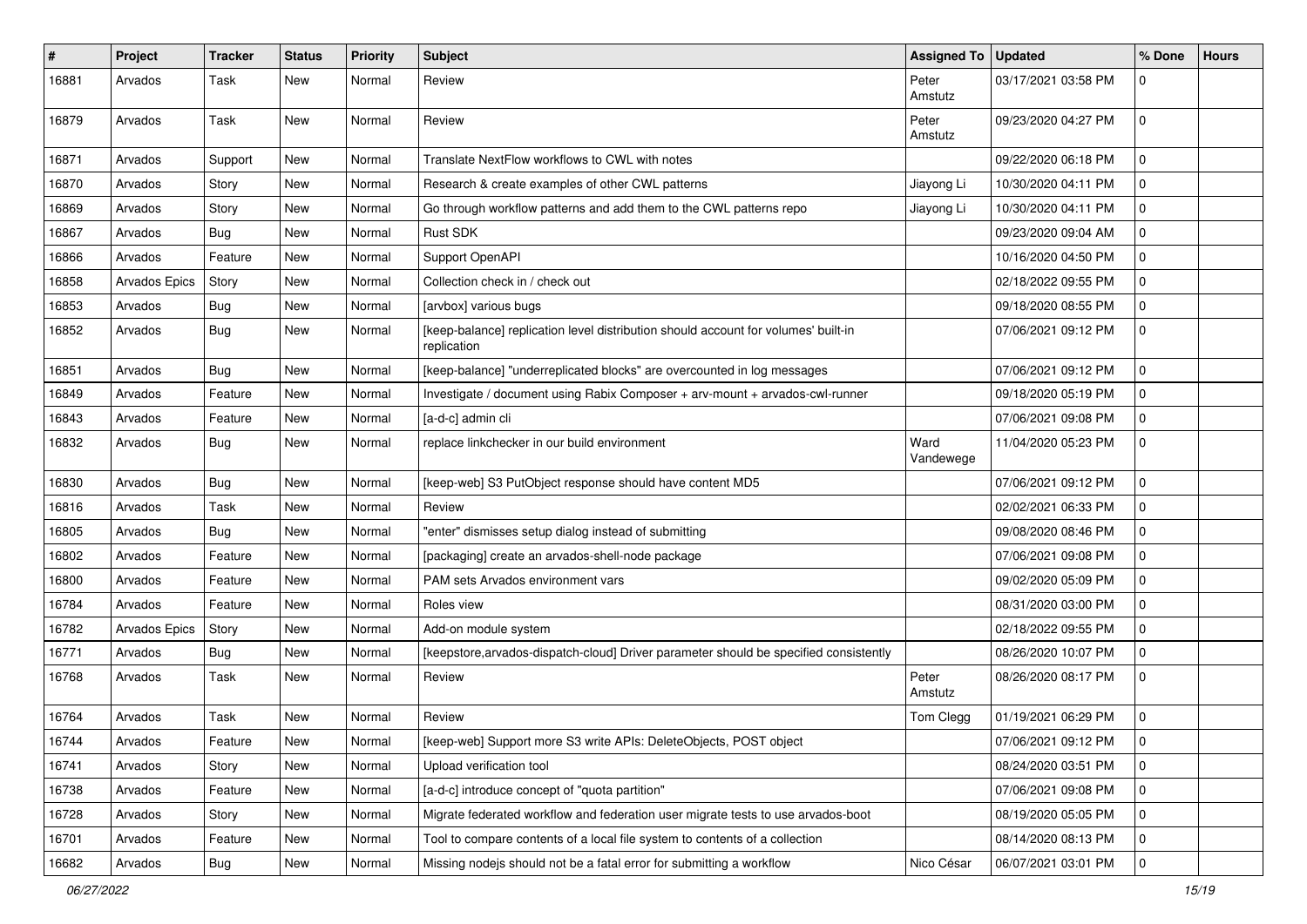| #     | Project       | <b>Tracker</b> | <b>Status</b> | <b>Priority</b> | Subject                                                                                                  | Assigned To       | <b>Updated</b>      | % Done      | <b>Hours</b> |
|-------|---------------|----------------|---------------|-----------------|----------------------------------------------------------------------------------------------------------|-------------------|---------------------|-------------|--------------|
| 16673 | Arvados       | Support        | New           | Normal          | Document using OpenID Connect support for AAI                                                            | Peter<br>Amstutz  | 01/19/2021 06:29 PM | 0           |              |
| 16664 | Arvados       | Story          | New           | Normal          | Remove legacy config loading                                                                             |                   | 08/04/2020 08:27 PM | $\mathbf 0$ |              |
| 16658 | Arvados       | Bug            | New           | Normal          | [Bug] "Move/Copy To" Dialog does not list all possible target locations.                                 |                   | 07/30/2020 05:31 PM | $\mathbf 0$ |              |
| 16656 | Arvados       | <b>Bug</b>     | <b>New</b>    | Normal          | Arvados bug (GUI): Favorites not displayed in ARV move function                                          |                   | 07/30/2020 05:29 PM | 0           |              |
| 16651 | Arvados       | Feature        | <b>New</b>    | Normal          | Show sharing dialog also for users with read and write permissions                                       |                   | 07/30/2020 05:11 PM | $\mathbf 0$ |              |
| 16650 | Arvados       | Feature        | <b>New</b>    | Normal          | Downloading and open in new tab for subfolders in data collection                                        |                   | 07/30/2020 05:09 PM | $\mathbf 0$ |              |
| 16646 | Arvados       | Feature        | New           | Normal          | Search in Data collection                                                                                |                   | 07/30/2020 05:05 PM | $\mathbf 0$ |              |
| 16644 | Arvados       | Feature        | New           | Normal          | Move files into existing collection                                                                      |                   | 07/30/2020 05:03 PM | $\mathbf 0$ |              |
| 16643 | Arvados       | Feature        | <b>New</b>    | Normal          | Notification functionality                                                                               |                   | 07/30/2020 05:02 PM | $\mathbf 0$ |              |
| 16642 | Arvados       | Feature        | <b>New</b>    | Normal          | Processes page                                                                                           |                   | 07/30/2020 05:02 PM | $\mathbf 0$ |              |
| 16641 | Arvados       | Feature        | <b>New</b>    | Normal          | Move / copy dialog with search field                                                                     |                   | 02/23/2021 04:52 PM | $\mathbf 0$ |              |
| 16640 | Arvados       | Feature        | New           | Normal          | Cluster c97qk interferes with proper search function                                                     |                   | 07/30/2020 05:00 PM | 0           |              |
| 16639 | Arvados       | Feature        | New           | Normal          | Display number of hits for search function                                                               |                   | 07/30/2020 04:57 PM | $\mathbf 0$ |              |
| 16638 | Arvados       | Feature        | <b>New</b>    | Normal          | Open search result in new tab                                                                            |                   | 07/30/2020 04:56 PM | 0           |              |
| 16633 | Arvados       | Bug            | <b>New</b>    | Normal          | 'Arvados VM" is not defined in the docs                                                                  |                   | 07/26/2020 10:53 AM | $\mathbf 0$ |              |
| 16617 | Arvados       | Feature        | New           | Normal          | Improve arv-copy for workflows                                                                           |                   | 07/26/2021 06:01 PM | $\mathbf 0$ |              |
| 16614 | Arvados       | <b>Bug</b>     | <b>New</b>    | Normal          | Submitting workflows with large numbers of file inputs is very slow                                      |                   | 11/03/2020 08:10 PM | $\mathbf 0$ |              |
| 16610 | Arvados       | Task           | New           | Normal          | Review                                                                                                   |                   | 07/07/2021 06:59 PM | 0           |              |
| 16607 | Arvados       | Task           | New           | Normal          | Review                                                                                                   | Ward<br>Vandewege | 10/14/2020 07:52 PM | $\mathbf 0$ |              |
| 16593 | Arvados       | Feature        | <b>New</b>    | Normal          | Way to determine owner to be able to request access                                                      |                   | 08/03/2020 05:25 PM | $\mathbf 0$ |              |
| 16590 | Arvados       | Feature        | <b>New</b>    | Normal          | support dynamic arvados users on shell nodes (NSS)                                                       |                   | 07/09/2020 06:40 PM | $\mathbf 0$ |              |
| 16574 | Arvados       | Feature        | New           | Normal          | Can limit which users can submit container requests.                                                     |                   | 08/02/2021 08:24 PM | $\mathbf 0$ |              |
| 16571 | Arvados       | Feature        | New           | Normal          | Permission system supports seeing & sharing with a group without having access to<br>group contents.     |                   | 06/30/2020 02:05 PM | $\mathbf 0$ |              |
| 16567 | Arvados       | Feature        | <b>New</b>    | Normal          | GCP support in arvados-dispatch-cloud                                                                    |                   | 06/26/2020 01:40 PM | $\mathbf 0$ |              |
| 16566 | Arvados       | <b>Bug</b>     | <b>New</b>    | Normal          | [cli] can't create a token when using a token created with create_superuser_token.rb                     |                   | 07/06/2021 09:08 PM | $\mathbf 0$ |              |
| 16563 | Arvados       | Feature        | <b>New</b>    | Normal          | All services support TLS directly                                                                        |                   | 06/24/2020 06:56 PM | $\mathbf 0$ |              |
| 16562 | Arvados       | Feature        | New           | Normal          | SDKs ask API server for preferred "Services" config based on whether you are<br>"internal" or "external" |                   | 06/24/2020 06:53 PM | 0           |              |
| 16560 | Arvados Epics | Story          | New           | Normal          | Single-click install & subscription via cloud marketplace                                                |                   | 02/18/2022 10:00 PM | $\mathbf 0$ |              |
| 16557 | Arvados Epics | Story          | New           | Low             | Reorganize user guide, update for wb2                                                                    |                   | 05/18/2022 02:33 PM | $\mathbf 0$ |              |
| 16556 | Arvados       | <b>Bug</b>     | New           | Normal          | Template for Workflow Displaying Last Step instead of Main on Workbench                                  |                   | 06/23/2020 01:16 AM | 0           |              |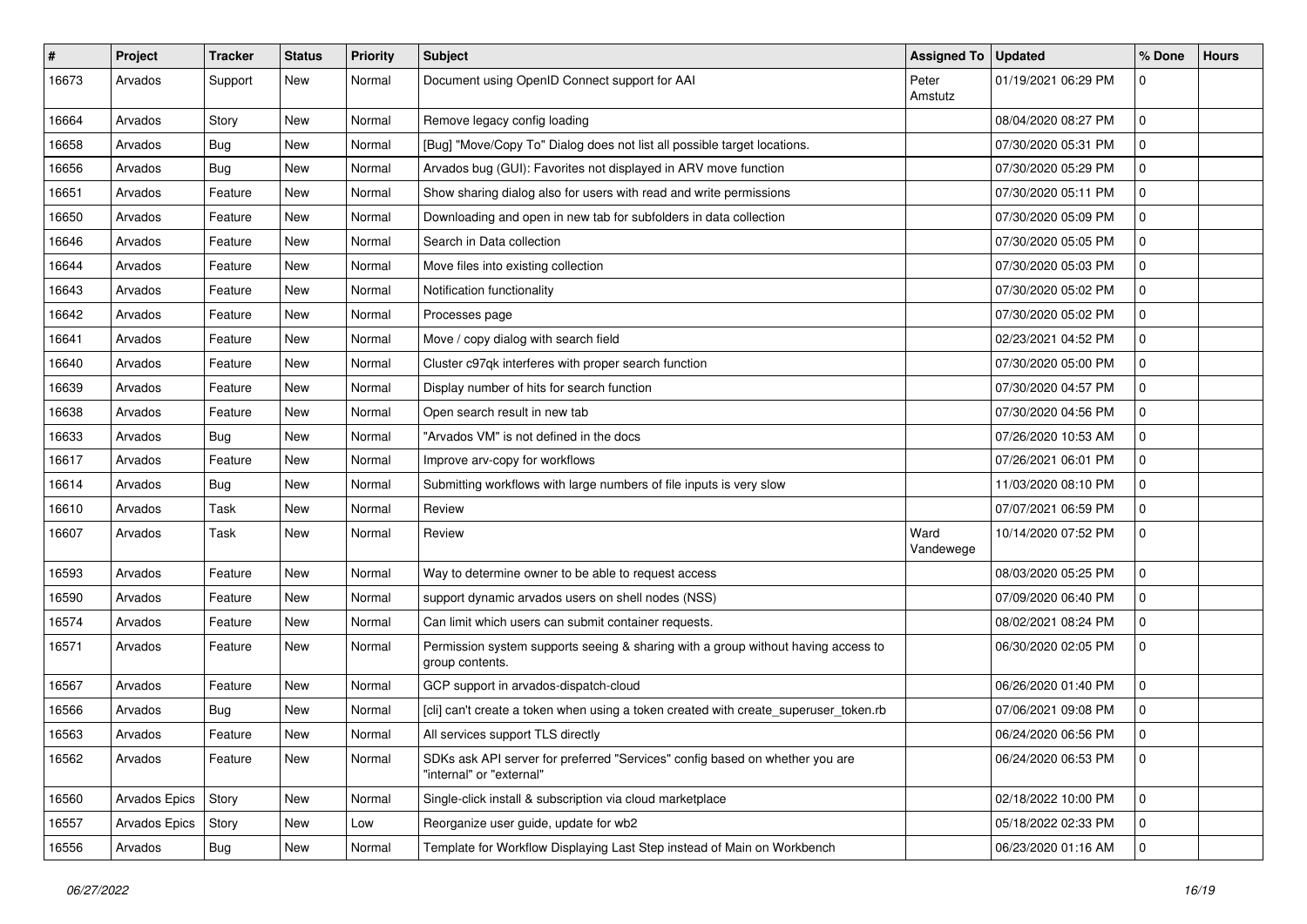| #     | <b>Project</b> | <b>Tracker</b> | <b>Status</b> | <b>Priority</b> | Subject                                                                                                         | <b>Assigned To</b>  | <b>Updated</b>      | % Done      | <b>Hours</b> |
|-------|----------------|----------------|---------------|-----------------|-----------------------------------------------------------------------------------------------------------------|---------------------|---------------------|-------------|--------------|
| 16554 | Tapestry       | Feature        | <b>New</b>    | Normal          | opt-in participant survey reminders                                                                             |                     | 06/26/2020 01:12 AM | 0           |              |
| 16552 | Arvados        | Story          | <b>New</b>    | Normal          | "arvados-server init" can get TLS certificates from Let's Encrypt                                               | Tom Clegg           | 11/05/2021 03:15 PM | 0           |              |
| 16546 | Arvados        | Task           | New           | Normal          | Review                                                                                                          | Tom Clegg           | 07/06/2021 09:11 PM | $\mathbf 0$ |              |
| 16537 | Arvados        | Task           | New           | Normal          | Review                                                                                                          | Peter<br>Amstutz    | 08/26/2020 04:11 PM | 0           |              |
| 16532 | Arvados        | Support        | New           | Normal          | Write a troubleshooting page with debugging advice for configuration issues                                     | Lucas Di<br>Pentima | 08/26/2020 04:11 PM | 0           |              |
| 16519 | Arvados        | Feature        | New           | Normal          | [keepstore] optimize md5sum calculations                                                                        |                     | 06/10/2020 04:22 PM | 0           |              |
| 16518 | Arvados        | Feature        | New           | Normal          | [keep] Allow clients to set a header to disable md5sum calculations in keepstore                                |                     | 06/10/2020 04:14 PM | $\mathbf 0$ |              |
| 16515 | Arvados        | Feature        | New           | Normal          | Display keep-balance block count stats in grafana dashboard                                                     |                     | 06/10/2020 03:51 PM | 0           |              |
| 16514 | Arvados Epics  | Story          | New           | Normal          | Actionable insight into keep usage                                                                              |                     | 02/18/2022 09:55 PM | 0           |              |
| 16510 | Arvados        | Bug            | New           | Normal          | Indirectly trashed item's context menu show editable actions                                                    | Lucas Di<br>Pentima | 02/02/2021 06:33 PM | 0           |              |
| 16491 | Arvados        | Feature        | <b>New</b>    | Normal          | Local/Samba/NFS Arvados uploads in pure Golang                                                                  |                     | 06/17/2020 05:02 PM | 0           |              |
| 16489 | Arvados        | Task           | <b>New</b>    | Normal          | Review 16439-objects-creation-placement-fix-tests                                                               |                     | 06/03/2020 09:50 PM | $\pmb{0}$   |              |
| 16462 | Arvados        | Feature        | New           | Normal          | Expand arvados-controller to expose forecast features                                                           |                     | 07/07/2021 07:00 PM | 0           |              |
| 16453 | Arvados        | Story          | New           | Normal          | [controller] Expand config comment about LDAP search filters                                                    |                     | 05/20/2020 03:33 PM | $\mathbf 0$ |              |
| 16448 | Arvados        | <b>Bug</b>     | <b>New</b>    | Normal          | Validation should detect input/output parameter name collisions.                                                |                     | 05/18/2020 09:50 PM | 0           |              |
| 16446 | Arvados Epics  | Story          | New           | Normal          | Manifest format improvements                                                                                    |                     | 06/15/2022 03:00 PM | 0           |              |
| 16445 | Arvados Epics  | Story          | New           | Normal          | Expand permission system                                                                                        |                     | 09/22/2021 03:12 PM | 0           |              |
| 16442 | Arvados Epics  | Story          | New           | Normal          | Scalable + reliable container logging                                                                           |                     | 05/09/2022 03:22 PM | 0           |              |
| 16436 | Arvados        | <b>Bug</b>     | New           | Normal          | [install] Ensure postgresql has en_US.UTF-8 collation                                                           |                     | 05/18/2020 03:12 PM | 0           |              |
| 16431 | Arvados        | Story          | New           | Normal          | Write draft of stories / requirements / ideas for accessing external data                                       |                     | 07/01/2020 04:09 PM | 0           |              |
| 16428 | Arvados Epics  | Story          | New           | Normal          | Metrics dashboard                                                                                               |                     | 02/18/2022 09:59 PM | 0           |              |
| 16426 | Arvados        | Bug            | New           | Normal          | [arv-put] should calculate (worst case) manifest size up front before upload, and abort<br>when it is too large |                     | 07/06/2021 09:08 PM | 0           |              |
| 16414 | Arvados        | Task           | <b>New</b>    | Normal          | Review                                                                                                          | Peter<br>Amstutz    | 05/06/2020 04:09 PM | 0           |              |
| 16409 | Arvados        | Bug            | <b>New</b>    | Normal          | User tool runs out of memory and is killed; job still reported as being successful                              |                     | 05/06/2020 01:52 PM | 0           |              |
| 16401 | Arvados        | <b>Bug</b>     | New           | Normal          | Provenance graph not correctly capturing scatter/gather                                                         |                     | 05/04/2020 12:10 PM | 0           |              |
| 16400 | Arvados        | <b>Bug</b>     | New           | Normal          | Project Description editing lacks preview mode and lacks formatting instructions                                |                     | 05/03/2020 08:50 AM | 0           |              |
| 16390 | Arvados        | Feature        | New           | Normal          | [k8s] add support for Azure AKS                                                                                 |                     | 05/04/2020 05:22 PM | $\mathbf 0$ |              |
| 16386 | Arvados        | Feature        | New           | Normal          | [k8s] make the docker images for our golang binaries much leaner                                                |                     | 04/30/2020 02:37 PM | 0           |              |
| 16385 | Arvados        | Feature        | New           | Normal          | [k8s] add prebuilt container images for Arvados releases                                                        |                     | 06/22/2022 02:53 PM | 0           |              |
| 16379 | Arvados        | Story          | New           | Normal          | SaltStack install integrates with prometheus/grafana                                                            |                     | 04/29/2020 04:37 PM | 0           |              |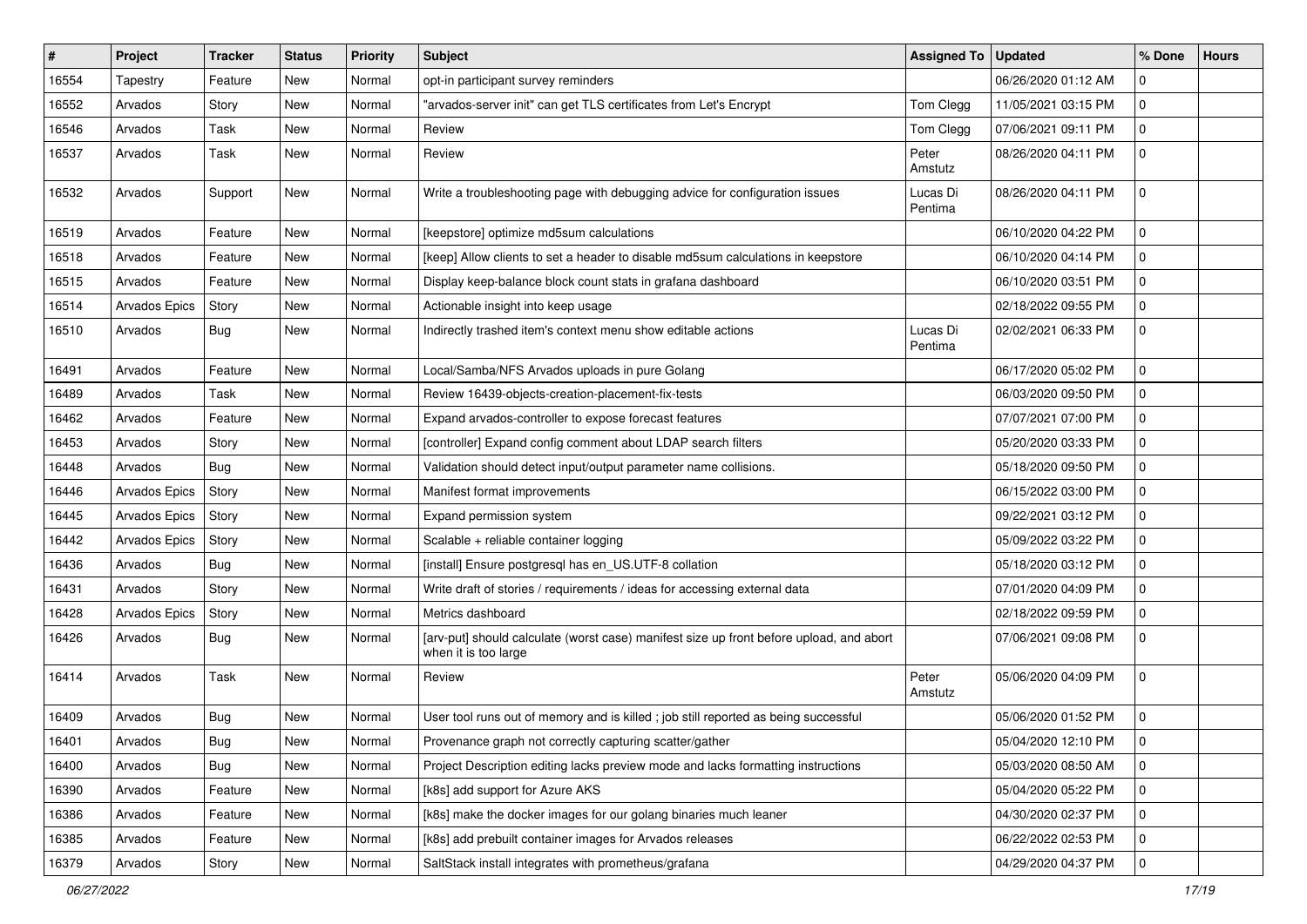| #     | Project                | <b>Tracker</b> | <b>Status</b> | <b>Priority</b> | Subject                                                                                                                                                                                   | <b>Assigned To</b> | <b>Updated</b>      | % Done              | <b>Hours</b> |
|-------|------------------------|----------------|---------------|-----------------|-------------------------------------------------------------------------------------------------------------------------------------------------------------------------------------------|--------------------|---------------------|---------------------|--------------|
| 16372 | Arvados                | Feature        | <b>New</b>    | Normal          | Vertical autoscaling                                                                                                                                                                      |                    | 04/26/2020 09:14 AM | 0                   |              |
| 16371 | Arvados                | <b>Bug</b>     | <b>New</b>    | Normal          | <arvadosmodel::unresolvablecontainererror: "arvados="" docker="" found="" image="" jobs"="" not=""><br/>(req-3ni7i1prpb9v3ii8ux3b) [API: 422]</arvadosmodel::unresolvablecontainererror:> |                    | 04/25/2020 04:01 PM | $\mathbf 0$         |              |
| 16370 | Arvados                | <b>Bug</b>     | <b>New</b>    | Normal          | data collections from sub projects not listed in the workflow configurator                                                                                                                |                    | 04/25/2020 12:12 PM | $\mathbf 0$         |              |
| 16369 | Arvados                | Feature        | <b>New</b>    | Normal          | Should be possible to promote a workflow run via arvados-cwl-runner to a published<br>workflow with one click                                                                             |                    | 04/25/2020 12:02 PM | $\mathbf 0$         |              |
| 16368 | Arvados                | Bug            | <b>New</b>    | Normal          | https://docs.arvados.org/ should redirect to https://doc.arvados.org/                                                                                                                     |                    | 04/25/2020 11:49 AM | $\mathbf 0$         |              |
| 16367 | Arvados                | Bug            | <b>New</b>    | Normal          | forced download of arvados/jobs to client                                                                                                                                                 |                    | 05/01/2020 04:19 PM | $\mathbf 0$         |              |
| 16355 | Arvados                | Task           | <b>New</b>    | Normal          | Review                                                                                                                                                                                    | Peter<br>Amstutz   | 06/17/2020 03:48 PM | $\mathbf 0$         |              |
| 16354 | Arvados                | Task           | <b>New</b>    | Normal          | Review                                                                                                                                                                                    |                    | 04/14/2021 07:47 PM | $\mathbf 0$         |              |
| 16348 | Arvados                | Feature        | New           | Normal          | Better metrics of keepstore bandwidth usage (especially on back end)                                                                                                                      |                    | 04/22/2020 03:54 PM | $\mathbf 0$         |              |
| 16346 | Arvados                | Bug            | <b>New</b>    | Normal          | Determine best practices for error wrapping in Go                                                                                                                                         |                    | 04/22/2020 03:26 PM | $\mathbf 0$         |              |
| 16344 | Arvados                | <b>Bug</b>     | New           | Normal          | Better logging of token rejection                                                                                                                                                         |                    | 10/07/2020 04:07 PM | $\mathbf 0$         |              |
| 16338 | Arvados                | <b>Bug</b>     | New           | Normal          | https://workbench.lugli.arvadosapi.com/container_requests/lugli-xvhdp-moafm8p5e16u<br>155 no way to see the CWL input object                                                              |                    | 04/18/2020 11:41 AM | $\mathbf 0$         |              |
| 16337 | Arvados                | <b>Bug</b>     | New           | Normal          | https://workbench.lugli.arvadosapi.com/collections/lugli-4zz18-z513nlpqm03hpca#Prov<br>enance_graph is empty                                                                              |                    | 04/17/2020 04:47 PM | $\mathbf 0$         |              |
| 16336 | Arvados                | Feature        | New           | Normal          | arv keep put: accept a URL for server side loading                                                                                                                                        |                    | 04/17/2020 04:46 PM | 0                   |              |
| 16335 | Arvados                | <b>Bug</b>     | New           | Normal          | update arvados-cwl-runner to work with Python 3.8                                                                                                                                         |                    | 04/17/2020 04:46 PM | $\mathbf 0$         |              |
| 16334 | Arvados                | Feature        | <b>New</b>    | Normal          | side-load public docker containers, if possible                                                                                                                                           |                    | 04/17/2020 04:45 PM | $\mathbf 0$         |              |
| 16333 | Arvados                | Feature        | New           | Normal          | Export workflows+provenance as Workflow RO-Crate w/ CWLProv                                                                                                                               |                    | 04/17/2020 04:45 PM | $\mathbf 0$         |              |
| 16332 | Arvados                | <b>Bug</b>     | New           | Normal          | The user interface for approving users doesn't make sense                                                                                                                                 |                    | 04/17/2020 04:43 PM | $\mathbf 0$         |              |
| 16329 | Arvados                | Bug            | New           | Normal          | Inconsistent upload behavior between wb1 and wb2                                                                                                                                          | Daniel Kutyła      | 06/22/2022 02:56 PM | 0                   |              |
| 16325 | Arvados                | Bug            | <b>New</b>    | High            | Logs/outputs from Cancelled processes don't have properties.type="log"/"output"                                                                                                           |                    | 04/08/2020 04:39 PM | $\mathbf 0$         |              |
| 16316 | Arvados                | Feature        | <b>New</b>    | Normal          | a-c-r handles resource range requests (especially CPU) and adjusts requests based<br>on what is in InstanceTypes list                                                                     | Jiayong Li         | 04/14/2021 07:47 PM | $\mathbf 0$         |              |
| 16301 | Arvados<br>Workbench 2 | Task           | New           | Normal          | Grooming                                                                                                                                                                                  |                    | 04/01/2020 01:47 PM | $\mathbf 0$         |              |
| 16300 | Arvados<br>Workbench 2 | Story          | New           | Normal          | Compare 2 collection versions                                                                                                                                                             |                    | 04/01/2020 01:47 PM | $\Omega$            |              |
| 16271 | Arvados                | Task           | New           | Normal          | Review                                                                                                                                                                                    | Peter<br>Amstutz   | 03/25/2020 03:21 PM | $\mathbf 0$         |              |
| 16251 | Arvados                | Bug            | New           | Normal          | Workflows unable to show inputs                                                                                                                                                           |                    | 03/13/2020 06:28 AM | $\mathbf 0$         |              |
| 16250 | Arvados                | Bug            | New           | Normal          | API Endpoint not found when opening advanced menu of collection                                                                                                                           |                    | 03/13/2020 06:26 AM | $\mathbf 0$         |              |
| 16249 | Arvados                | <b>Bug</b>     | New           | Normal          | Workflow does not allow entering inputs                                                                                                                                                   |                    | 03/13/2020 06:25 AM | $\mathsf{O}\xspace$ |              |